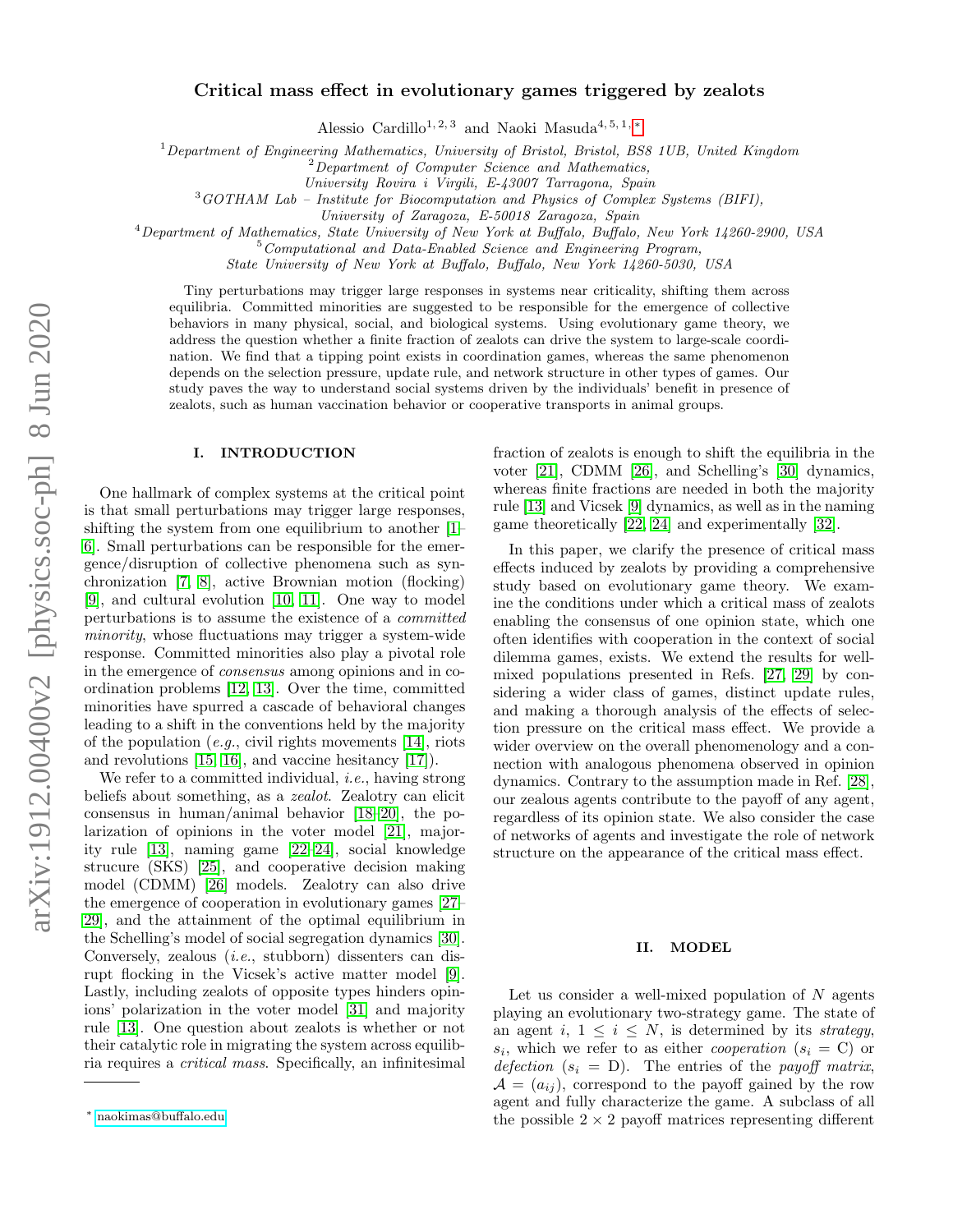

<span id="page-1-0"></span>FIG. 1. Schematic representation of the four possible dilemmas available in the  $(T, S)$  space according to payoff matrix A. We have: the Harmony Game (HG), the Hawk and Dove (HD), the Prisoner's Dilemma (PD), and the Stag Hunt (SH).

types of social dilemmas is

<span id="page-1-3"></span>
$$
\begin{array}{c}\nC \ D \\
C(R \ S) \\
D(T \ P)\n\end{array} =\n\begin{array}{c}\nC \ D \\
C(1 \ S \\
D(T \ 0)\n\end{array} = \mathcal{A},\n\tag{1}
$$

with  $R = 1, P = 0, T \in [0, 2]$ , and  $S \in [-1, 1]$  [\[33–](#page-13-26)[35\]](#page-13-27). For example, when agent i cooperates  $(i.e., s_i = C)$  and agent j defects  $(s_j = D)$ , the former gets payoff  $a_{CD} = S$ , and the latter gets  $a_{\text{DC}} = T$ . Matrix A allows us to study the following games: the Harmony Game (HG), the Stag Hunt (SH), the Hawk and Dove (HD), and the Prisoner's Dilemma (PD) (see Fig. [1](#page-1-0) for the values of  $T$  and  $S$  corresponding to each game); albeit in this study we focus on the latter three. In each round, the total payoff for agent *i* is given by  $\pi(i) = \frac{1}{N-1} \sum_{j=1; j \neq i}^{N} a_{s_i s_j}$ . Once all agents have played with all the others, an ordered pair  $(i, j)$  of agents is selected uniformly at random to update their strategies. Agent, i, with strategy X and payoff  $\pi_X$ , will adopt the strategy Y of agent j, with payoff  $\pi_Y$ , where  $X, Y \in \{C, D\}$ , with a probability  $P_{X \leftarrow Y}$  specified by the so-called Fermi rule [\[36,](#page-13-28) [37\]](#page-13-29):

<span id="page-1-2"></span>
$$
P_{X \leftarrow Y} = \frac{1}{1 + e^{-\beta(\pi_Y - \pi_X)}},
$$
 (2)

where  $\beta \in [0,\infty]$  is an inverse temperature parameter, which is also called the selection pressure. A large value of  $\beta$  makes  $P_{X \leftarrow Y}$  more sensitive to the payoff difference,  $\pi_Y - \pi_X$ , corresponding to a strong selection pressure. After the strategy updating, the round is completed. Then, all agents reset their payoffs and play the next round. The state of the system is determined by the fraction of cooperative agents,  $f_C = N_C/N \in [0,1]$ , where  $N_C$ is the number of cooperators. The dynamics continues until the system reaches one of its absorbing states, i.e.,  $f_{\rm C} = \{0, 1\}$  [\[33,](#page-13-26) [38\]](#page-13-30). Committed individuals are modeled as a new class of agents called zealots. A zealot always cooperates and, is immune to strategy updating, while other agents may still imitate her by becoming cooperators.



<span id="page-1-1"></span>FIG. 2. Average fraction of cooperation among normal agents in the stationary state,  $\langle f_C \rangle$ , against the fraction of zealots,  $f_Z$ . We assume a well-mixed population and set  $N = 10^4$  and  $\beta = 10$ . We also consider the majority rule (MR) model with a neighborhood's size of five. The dashed line represents the analytical result for the HD game in infinite populations (see Appendix [B 1](#page-7-0) for details). For each  $f_Z$  value, we average the results over 50 different realizations. Shaded areas represent the standard deviations.

# III. RESULTS FOR WELL-MIXED POPULATIONS

#### Agent-based simulations

To examine the extent to which a finite fraction of committed cooperators triggers cooperation, we replace a fraction  $f_Z = N_Z/N \in [0, 1/2]$  of normal agents with zealots. Then, we measure the fraction of cooperators among the normal agents,  $f_C = N_C / [(1 - f_Z)N]$ , in the stationary state. Figure [2](#page-1-1) shows the average fraction of cooperators in the stationary state, denoted by  $\langle f_C \rangle$ , for the HD, PD, and SH games for arbitrary choices of T and  $S$  (see Appendix C2 for a comprehensive exploration of the  $(T, S)$  space).

Figure [2](#page-1-1) indicates that  $f_Z$  has little effect on  $\langle f_C \rangle$  for the HD and PD games. However, for the SH game we observe at  $f_Z \approx 0.15$  a sharp transition from a state where cooperation is sustained almost exclusively by zealots (*i.e.*,  $\langle f_C \rangle \approx 0$ ), to a fully cooperative state (*i.e.*,  $\langle f_C \rangle = 1$ , denoting the existence of a *critical mass ef*fect akin to the one observed for the majority rule opinion model [\[13\]](#page-13-8) and for other opinion dynamics models [\[21,](#page-13-15) [22,](#page-13-16) [32\]](#page-13-24). In contrast, the lack of a critical mass effect observed in the HD and PD games suggests the inability of zealots to initiate a positive feedback mechanism enabling large-scale invasion of cooperators. Furthermore, defectors end up exploiting zealots in the HD game, yielding a reduction in  $f_{\rm C}$  as the fraction of zealots increases [\[39\]](#page-13-31). This trend is consistent with the theoretical result for infinite well-mixed populations, corresponding to the dashed line in Fig. [2](#page-1-1) (see Appendix [B 1](#page-7-0) for the details).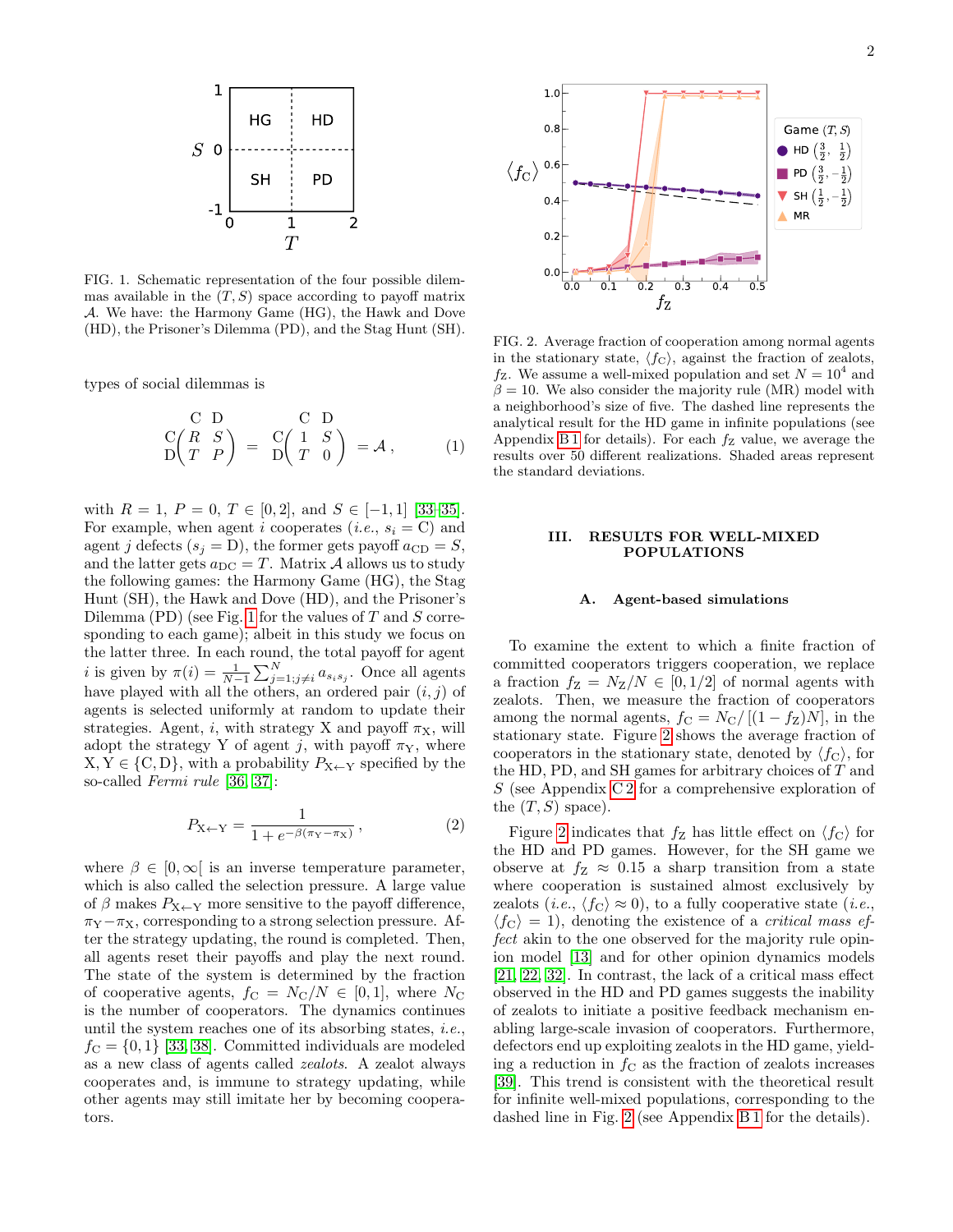

<span id="page-2-1"></span>FIG. 3. Phase portrait of the density of cooperators,  $f_c$ , undergoing evolutionary dynamics in infinite populations. Each column refers to a different dilemma: HD (panels a, d, and g), PD (b, e, and h), and SH (c, f, and i). We use the Fermi update rule. Each row corresponds to a different selection pressure, namely:  $\beta = 100$  (top),  $\beta = 10$  (middle), and  $\beta = 1$  (bottom).

#### B. Infinite-size populations

#### 1. Methods and overall results

To address why zealots trigger the onset of cooperation in the SH but not in the HD and PD games, we study the evolutionary dynamics in terms of the concentration of cooperators,  $f_{\rm C}$ , in the thermodynamic limit. The following critical mass results are qualitatively the same for finite populations (Fig. [6\)](#page-6-0), as well as for the so-called birth-death rule, which is equivalent to replicator dynamics in infinite populations [\[38\]](#page-13-30) (see Fig. [7](#page-9-0) and Appendix [B 2](#page-7-1) for details). Given an infinite population, the evolutionary dynamics are described by

$$
\dot{f}_{\rm C} = \mathcal{P}_{\rm D \to C} - \mathcal{P}_{\rm C \to D} , \qquad (3)
$$

where  $f_{\rm C}$  denotes  $f_{\rm C}$ 's derivative with respect to time. Quantity  $\mathcal{P}_{X\to Y}$  is the probability per unit time that a pair of agents having strategies X and Y is selected for updating, and then agent with strategy X changes it to Y. We have assumed that, the change of the strategy obeys to the Fermi rule given by Eq. [\(2\)](#page-1-2). Therefore, one obtains

<span id="page-2-0"></span>
$$
\dot{f}_{\rm C} = \frac{(1 - f_{\rm C})}{(1 + f_{\rm Z})(1 + e^{\beta \alpha})} \left[ (f_{\rm C} + f_{\rm Z}) e^{\beta \alpha} - f_{\rm C} \right], \qquad (4)
$$

where

$$
\alpha = \pi_{\rm C} - \pi_{\rm D} = \frac{1}{1 + f_{\rm Z}} \left[ (f_{\rm C} + f_{\rm Z}) (1 - T) + (1 - f_{\rm C}) S \right], (5)
$$

is the difference between the payoffs of a cooperator and a defector.

We search then for the equilibria of the dynamics de-scribed by Eq. [\(4\)](#page-2-0), *i.e.*,  $f_C^{\dagger}$  such that  $f_C|_{f_C = f_C^{\dagger}}^{\dagger} = 0$ . This is effectively done in Fig. [3,](#page-2-1) where we plot  $f<sub>C</sub>$  as a function of  $f_C$  (*i.e.*, we draw the phase portrait) for the three types of games and three selection pressure values,  $\beta = \{100, 10, 1\}$ . The hue of the lines corresponds to different values of  $f_Z$  including the case of zealots' absence (blue line). The solid square represents the fully cooperative absorbing state  $(f<sub>C</sub> = 1)$ , and the other equilibria correspond to the intersection(s) of the curves with  $\dot{f}_{\rm C} = 0$  (dashed lines). We first observe that  $f_{\rm C}^{\star} = 0$  $(i.e., absence of cooperation) exists if and only if zealots$ are absent. Therefore, zealots induce a positive fraction, which may be small, of cooperators among normal agents (see Appendix [B 1](#page-7-0) for the proof). Second, equilibrium  $f_{\rm C}^{\star} = 1$  (*i.e.*, fully cooperative state) exists for any  $f_{\rm Z}$ and is either unstable (HD and PD games) or stable (SH game). Third, there is at most one intermediate solution,  $\gamma = f_Z \exp(\beta \alpha) / [1 - \exp(\beta \alpha)]$ , whose position depends on the dilemma's type,  $f_Z$ , and the selection pressure,  $\beta$ . In the following, we discuss the role of the selection pressure  $\beta$  on the critical mass effect (if it exists) for each game.

#### 2. HD game

In the HD game, for a strong selection pressure (Fig. [3\(](#page-2-1)a) and (d)),  $f_C^* = \gamma$  is always stable, but its position moves towards  $f_C = 0$  as  $f_Z$  becomes larger (in agreement with the results shown in Fig. [2\)](#page-1-1). This displacement is due to the fact that defectors exploit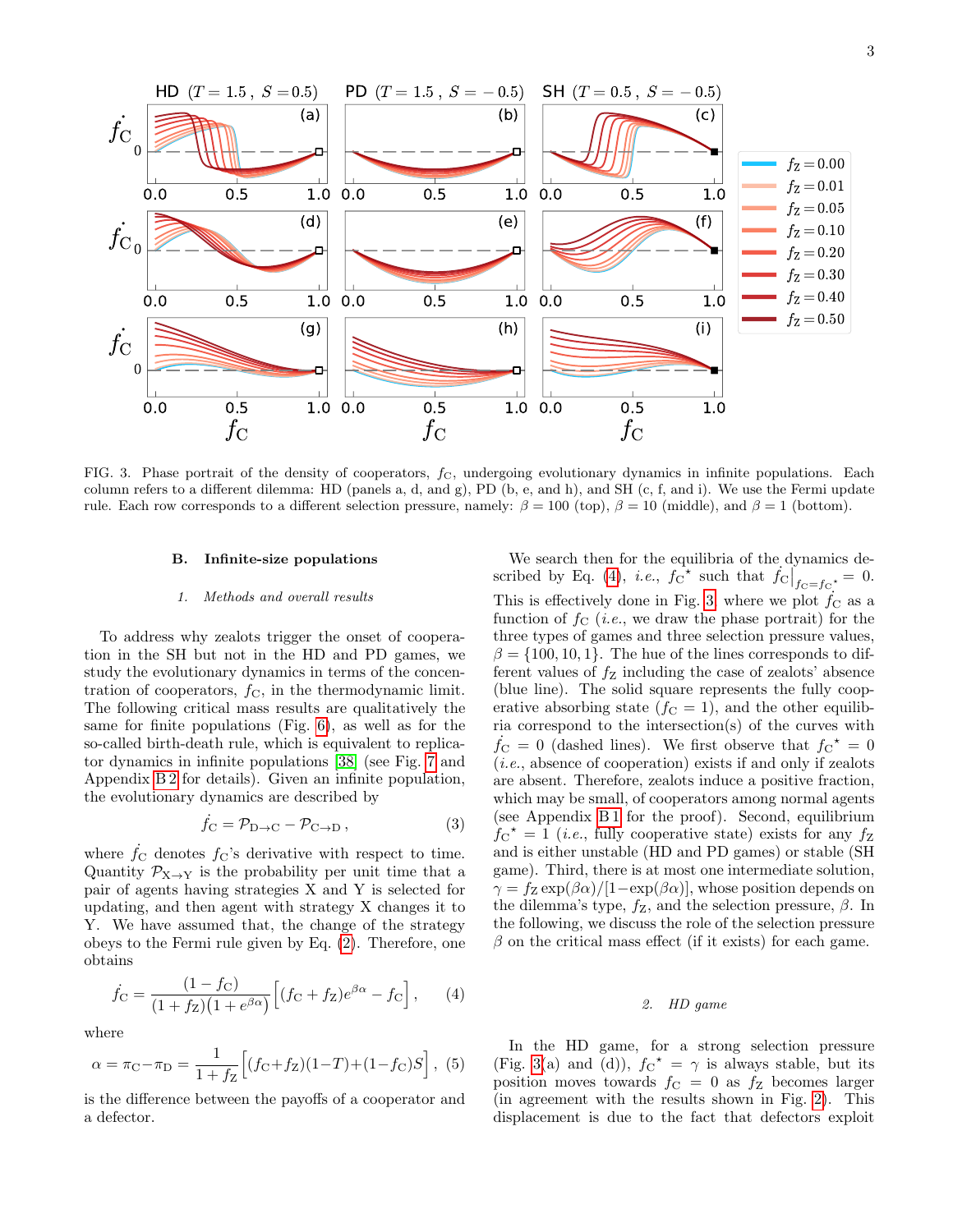zealots thus helping defection to thrive. In this sense, cooperative zealotry has a detrimental effect on cooperation as the more zealots there are in the population, the less cooperation we observe. Moreover, a stronger selection pressure (Fig.  $3(a)$ ) exacerbates the exploitation of cooperators compared to a milder selection pressure  $(Fig. 3(d)).$  $(Fig. 3(d)).$  $(Fig. 3(d)).$ 

For a weak selection pressure, the results are opposite to those for stronger selection in the sense that  $f_{C}^{\dagger} = \gamma$ moves towards  $f_C = 1$  (as opposed to  $f_C = 0$ ) as one adds zealots (Fig.  $3(g)$ ). This means that reducing the selection pressure reduces the effects of payoff difference,  $\alpha$ , making cooperation more appealing and boosting the ability of zealots to trigger the emergence of cooperation.

# 3. PD game

In the PD game, the position of  $f_{\rm C}^* = \gamma$  is slightly positive for strong levels of selection (Figs. [3\(](#page-2-1)b) and (e)), such that zealots induce some, albeit small, cooperation in agreement with the observation made in Refs. [\[27,](#page-13-20) [28\]](#page-13-25). For a weak selection pressure, the equilibrium  $f_{\rm C}^* = \gamma$ exists for any  $f_Z > 0$  and is stable (Fig. [3\(](#page-2-1)h)). A reduced selection pressure makes the payoff difference less relevant, and  $f_C^* = \gamma$  moves towards  $f_C = 1$  as  $f_Z$  increases. Nevertheless, we do not observe a critical mass effect.

# 4. SH game

In the SH game (Figs. [3\(](#page-2-1)c), (f), and (i)),  $f_C^* = \gamma$  is unstable when it exists, and the response to zealots is richer than in the HD and PD games. Under a strong selection pressure, we do not observe a critical mass effect. The dynamics is bistable meaning that, depending on the initial condition, it attains one of the two stable equilibria in which either C or D is the majority (Fig.  $3(c)$ ). This dynamics is qualitatively the same as that for  $f_Z = 0$ , in which case the stable equilibria are located at  $f_{\rm C}^{\star} = 0$ and  $f_{\rm C}^{\star} = 1$ , and the unstable equilibrium is located at  $f_{\rm C}^{\star} = \gamma = 1/2$ . However, as  $f_{\rm Z}$  increases,  $f_{\rm C}^{\star} = \gamma$  moves towards the left indicating that zealots make cooperation more appealing, favoring the convergence to  $f_{\rm C}^{\dagger} = 1$ . For a mild selection pressure,  $\beta = 10$ , for  $f_Z < f_Z^{\star} \approx 0.4$  the dynamics remains bistable (Fig. [3\(](#page-2-1)f)). This result is similar to that for  $\beta = 100$ . However, for  $f_Z \ge f_Z^*$  the system undergoes a saddle-node bifurcation, through which the left stable equilibrium and  $f_{\rm C}^{\star} = \gamma$  coalesce and disappear, leaving  $f_{\rm C}^{\star} = 1$  as the only equilibrium at  $f_{\rm Z} > f_{\rm Z}^{\star}$ . The saddle-node bifurcation confirms the existence of a critical mass effect. We report an extensive exploration of the  $(T, S)$  space in Fig. [8](#page-11-0) of Appendix C2. Finally, a weak selection pressure,  $\beta = 1$ , reduces the critical mass threshold,  $f_Z^*$ , from  $\approx 0.4$  to  $\approx 0.08$  (Fig. [3\(](#page-2-1)i)).

### 5. Summary

In a nutshell, reducing the selection pressure,  $\beta$ , does not spawn a critical mass effect in the HD and PD games. However, doing so still fosters higher levels of cooperation in all the three types of games, and reduces the threshold for the critical mass effect in terms of  $f_Z$  in the SH game. Moreover, reducing  $\beta$  attenuates the role of payoff difference,  $\alpha$ , on the fixation of cooperation, triggering the shift of the intermediate equilibrium,  $\gamma$ . Although zealots do not trigger the transition to full cooperation in the HD and PD games, they elongate the transient time needed to reach the equilibrium (Fig. [9](#page-11-1) in Appendix [C 2](#page-10-0) and Ref. [\[29\]](#page-13-21)). We also underline that, apart from the selection pressure and game type, the critical mass effect depends on the type of update rule. Under replicator dynamics, in fact, the critical mass effect with  $f_Z^{\star} = 0.3$  exists regardless of whether the selection pressure is strong or weak, and under all types of games (Fig. [7](#page-9-0) in Appendix [B 2\)](#page-7-1).

# IV. RESULTS IN NETWORK-BASED POPULATIONS

It has been shown that the structure of the interactions plays a pivotal role in the emergence of cooperation [\[40,](#page-13-32) [41\]](#page-13-33). For this reason, we consider populations of agents where the interactions among them are encoded into a network. One of the main results of evolutionary games played on networks is that the heterogeneity of the number of neighbors per agent  $(i.e.,$  the degree) favors the emergence of cooperation [\[34,](#page-13-34) [35\]](#page-13-27). To assess whether the heterogeneity in the degree plays a role also in the ability of zealots to trigger a critical mass effect, we consider networks with an increasing level of degree heterogeneity, *i.e.*, the random regular lattice (REG), the Erdős-Renyí (ER), and Bárabasi-Albert (BA) networks [\[42](#page-13-35)[–44\]](#page-14-0). In REG networks all agents have exactly the same degree. Under this constraint, the edges are uniformly randomly wired. In ER networks, the edges are uniformly randomly wired under the condition that the degree distribution is a Poisson distribution. Equivalently, each pair of nodes is adjacent to each other by an edge with a fixed probability, independently of the other node pairs. Finally, in BA networks nodes are added one at a time, and connections are established following the so-called preferential attachment rule. In BA networks, the degree is heterogeneously distributed and spans several orders of magnitude: the degree distribution is a power-law function. All networks have the same number of nodes,  $N = 1000$ , and average degree,  $\langle k \rangle = 6$ .

In Fig. [4,](#page-4-0) we report the fraction of cooperators among normal agents in the three types of games for REG, ER, and BA networks. Agents' payoffs are computed according to the so-called additive payoff scheme, i.e., the payoff of an agent *i* is  $\pi(i) = \sum_{j \in \mathcal{N}_i} a_{s_i s_j}$ , where  $\mathcal{N}_i$  is the set of neighbors of  $i$  [\[35\]](#page-13-27). We have confirmed that the re-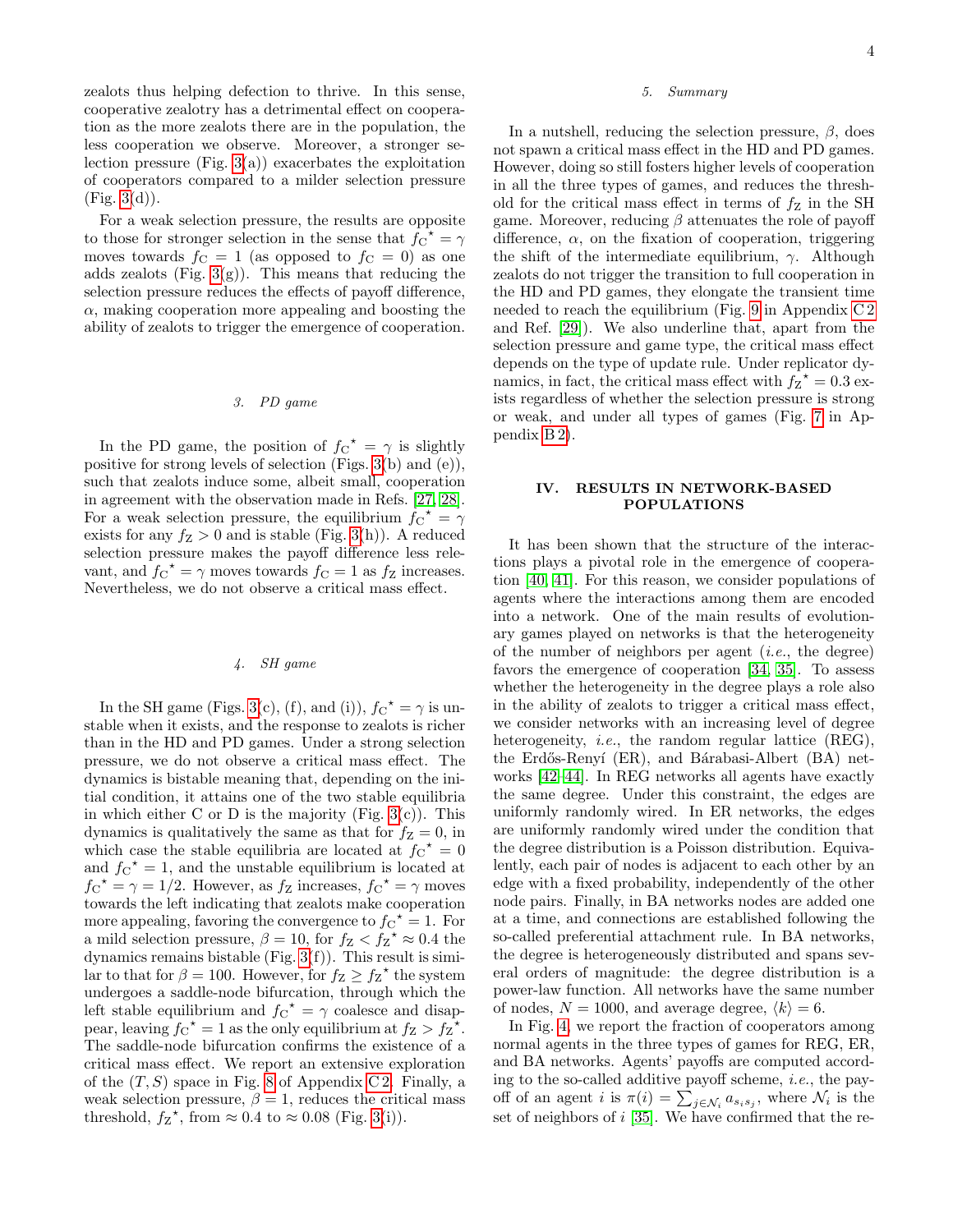

<span id="page-4-0"></span>FIG. 4. Effect of zealotry on the emergence of cooperation on networks. We plot the average fraction of cooperators among normal agents,  $\langle f_C \rangle$ , against the fraction of zealots,  $f_Z$  for (a) HD, (b) PD, and (c) SH. We used a Fermi update rule with  $\beta = 10$ . We consider three types of networks, namely, random regular lattice (REG), Erdős-Renyí (ER), and Barabási-Albert networks (BA). We set  $N = 1000$ , and  $\langle k \rangle = 6$ . In the BA networks, the size of the initial seed  $m_0 = 3$ , and number of edges added per step  $m = 3$ . The dashed line represents the analytical result for the HD game in finite populations (see Appendix [A\)](#page-5-0). Results are averaged over 50 different realizations.

sults remain qualitatively the same for REG and ER also when we normalize  $\pi(i)$  by agent i's degree (i.e., we use the average payoff scheme), although this is not the case of BA networks (see Appendix [D](#page-11-2) for details). We consider a fraction  $f_Z$  of uniformly randomly selected nodes to be zealots, whereas the other nodes are initialized as defectors.

In the HD game, BA networks, but not the REG and ER networks, attain almost full cooperation for  $f_Z = 0$ , which is in agreement with previous results [\[34,](#page-13-34) [45,](#page-14-1) [46\]](#page-14-2). An increase in  $f_Z$  allows defectors to exploit normal cooperators regardless of the networks' structure (Fig. [4\(](#page-4-0)a)), in agreement with results for well-mixed populations (Fig. [2\)](#page-1-1). In the PD game, BA networks display a clear critical mass effect, with a sensible increase in cooperation for  $f_Z^* > 0.25$ . We set  $T = 1.5$  and  $S = 0.5$  such that cooperation would be absent in the BA networks without zealots. We find that the presence of zealots considerably enhances cooperation in the PD game (Fig. [4\(](#page-4-0)b)). Such enhancement of cooperation confirms that degree heterogeneity plays a crucial role in how zealots trigger the emergence of cooperation. Finally, in the SH game  $(Fig. 4(c))$  $(Fig. 4(c))$  $(Fig. 4(c))$ , the different structure of the network slightly anticipates the transition to  $f<sub>C</sub> = 1$  in terms of  $f<sub>Z</sub>$ , as compared to the case of well-mixed populations. Our extensive exploration of the  $(T, S)$  space supports the generality of these results (Figs. [10](#page-12-0) and [11\)](#page-12-1).

#### V. CONCLUSIONS

In this paper, we have studied how committed individuals induce qualitative and quantitative changes in evolutionary dynamics under different types of social dilemma. We have considered three evolutionary dilemmas, and observed that only the SH game displays a clear critical

mass effect, whereas in the other two dilemmas we need to reduce the selection pressure, change the update rule, or consider heterogeneous networks to observe a critical mass effect. The presence of a critical mass in terms of the fraction of zealots in the SH game is in line with the observations made for other coordination dynamics such as the majority rule model [\[13\]](#page-13-8), the naming game [\[22–](#page-13-16)[24,](#page-13-17) [32\]](#page-13-24), and the voter model [\[21\]](#page-13-15).

Given our analytical underpinning, an experimental validation of our findings involving populations of human subjects  $[47]$  – akin to the one done by Centola *et* al. for the naming game [\[32\]](#page-13-24) – would be desirable. On the other hand, the extensions to evolutionary vaccination scenarios [\[48\]](#page-14-4) where zealots contribute in part to herd immunization and elicit defection, i.e., not taking immunization, among normal agents (in agreement with the phenomenology observed in the HD game) would be straightforward. In the evolutionary synchronization dynamics based on the so-called evolutionary Kuramoto dilemma [\[49\]](#page-14-5) (which is akin to a coordination dynamics), the existence of a critical mass – in analogy with the SH game – is expected to enable the emergence of either global or chimera synchronized states. Such states would not be observed in the absence of zealots. Hence, the addition of zealots to populations of evolutionary oscillators could be seen as the evolutionary analog of pinning in control theory [\[50\]](#page-14-6). Our findings may also be useful for understanding why zealots succeed in suppressing oscillations in the rock-scissor-paper game [\[51\]](#page-14-7), whether or not a non-negligible fraction of zealots is required for the emergence of collective coordination in human [\[20\]](#page-13-14) and animal [\[18\]](#page-13-13) behavior, cooperative transport in ants [\[19,](#page-13-36) [52\]](#page-14-8), and cell migration [\[53\]](#page-14-9). For the latter two dynamics, an elongated correlation length plays a role on coordination [\[19,](#page-13-36) [53\]](#page-14-9) similar to a low selection pressure in our framework. Further developments of the present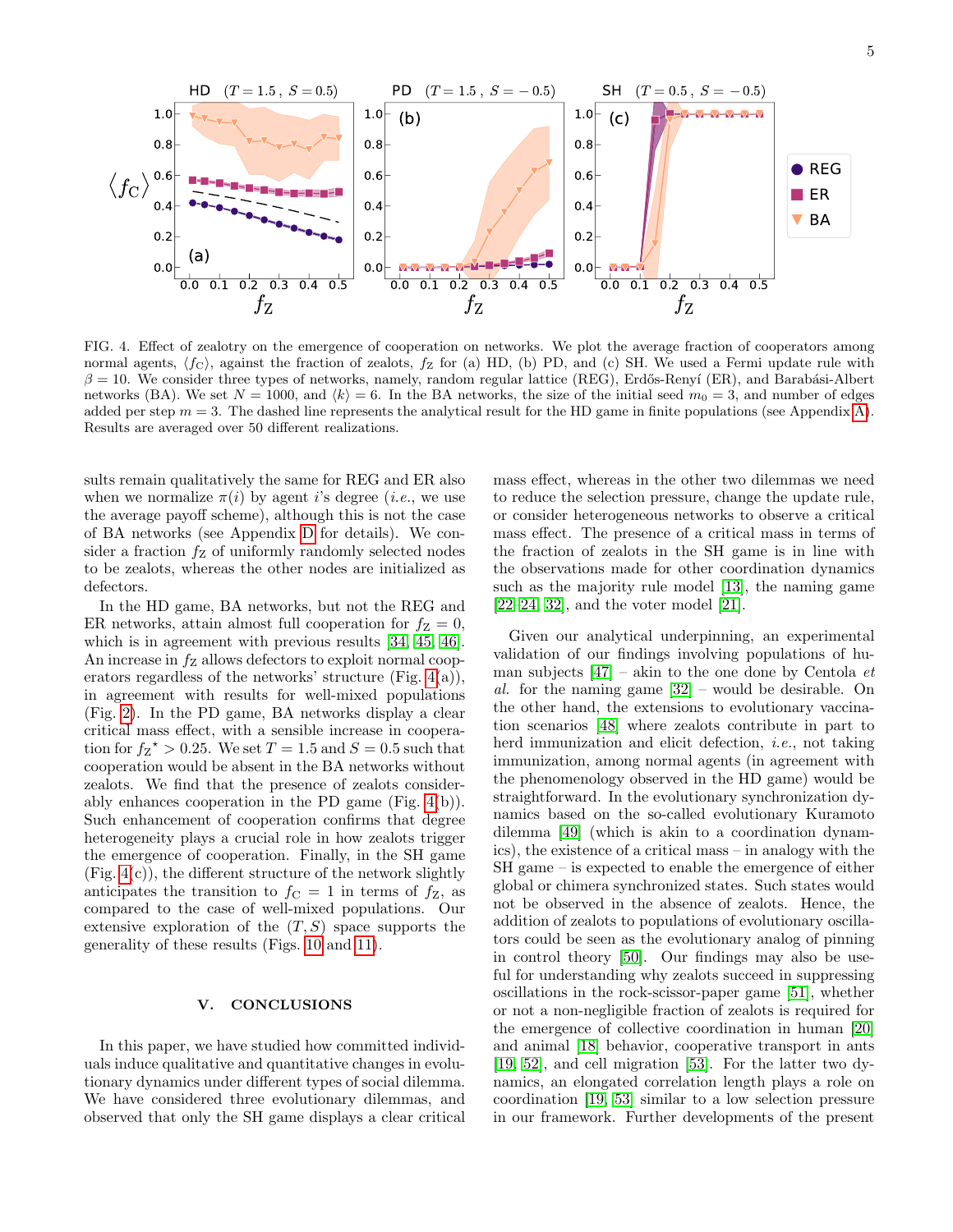work include studies of how tiny fractions of zealots may affect the so-called fixation probability  $(i.e.,$  the probability that the system ends up in the fully cooperative absorbing state) and the fixation time  $(i.e.,$  the time needed to reach the adsorbing state). Finally, we have considered only a random placement of zealots on the nodes of the network. However, placing zealots on nodes ranked according to their topological properties can reduce the critical fraction of zealots needed to attain full consensus [\[54\]](#page-14-10).

### ACKNOWLEDGMENTS

The authors thank A. Baronchelli for his talk which inspired this work. A.C. acknowledges the support of the Spanish Ministerio de Ciencia e Innovacion (MICINN) through Grant IJCI-2017-34300. A.C. and N.M. acknowledge the support of Cookpad Limited. This work was carried out using the computational facilities of the Advanced Computing Research Centre, University of Bristol - <http://www.bristol.ac.uk/acrc/>. Graphics have been prepared using the Matplotlib Python package [\[55\]](#page-14-11).

## <span id="page-5-0"></span>Appendix A: Evolutionary dynamics in finite populations

In finite populations, we can study the onset of cooperation under the presence of zealots using one-dimensional random walks [\[29,](#page-13-21) [38,](#page-13-30) [56\]](#page-14-12). Let us consider a population of size  $N = N^{\prime} + z$ , where N' is the number of normal agents, and  $z = f_Z N$  is the number of zealous agents. Our goal is to study the evolution of the number of cooperators among normal agents,  $N_{\text{C}} \equiv i \ (0 \leq i \leq N'),$ given a fraction of zealots,  $f_Z$ . For the payoff matrix given by Eq. [\(1\)](#page-1-3), the payoffs associated with cooperation and defection are equal to

$$
\pi_{\mathcal{C}} = \frac{(i+z-1) + (N'-i) S}{N-1}
$$
 (A1)

and

$$
\pi_{\mathcal{D}} = \frac{(i+z)T}{N-1},\tag{A2}
$$

respectively. The evolutionary dynamics is equivalent to a one-dimensional random walk on a finite line whose position is identified with the number of normal cooperators,  $0 \leq i \leq N'$ . Figure [5](#page-5-1) shows the possible state transitions in each strategy updating, where  $\mathbb{T}^{-}$ ,  $\mathbb{T}^{+}$ , and  $1 - \mathbb{T}^+ - \mathbb{T}^-$  are the probabilities that *i* decreases by one, increases by one, and remains the same after a single strategy updating, respectively. The probability that  $i$ increases (decreases) by one is equal to the product of the probability of choosing a pair of agents with different strategies,  $P_{ch}$ , and the probability that one of the agents

6



<span id="page-5-1"></span>FIG. 5. Schematic representation of the possible transitions that a finite population with  $i$  cooperators can undergo in one step under evolutionary dynamics.

updates its strategy,  $\mathcal{P}_{D\leftarrow C}$  ( $\mathcal{P}_{C\leftarrow D}$ ). By keeping in mind that zealots do not update their strategy but can induce defectors to become cooperators, under the Fermi rule one obtains

$$
\mathbb{T}^{+} = P_{\text{ch}} \cdot \mathcal{P}_{\text{D} \leftarrow \text{C}} = \frac{(i+z)(N'-i)}{N^2} \frac{1}{1 + e^{-\beta(\pi_{\text{C}} - \pi_{\text{D}})}},
$$
\n(A3)\n
$$
\mathbb{T}^{-} = P_{\text{ch}} \cdot \mathcal{P}_{\text{C} \leftarrow \text{D}} = \frac{i(N'-i)}{N^2} \frac{1}{1 + e^{-\beta(\pi_{\text{D}} - \pi_{\text{C}})}},
$$
\n(A4)

where we have used  $N(N-1) \simeq N^2$  assuming a large N. Then, the bias in the random walk reads

<span id="page-5-4"></span>
$$
\mathbb{T}^{+} - \mathbb{T}^{-} = \frac{\left(i+z\right)\left(N'-i\right)}{N^2} \frac{1}{1 + e^{-\beta(\pi_{\rm C} - \pi_{\rm D})}} - \frac{i\left(N'-i\right)}{N^2} \frac{1}{1 + e^{-\beta(\pi_{\rm D} - \pi_{\rm C})}}.
$$
 (A5)

It is convenient to compute the payoff difference  $\alpha = \pi_{\rm C} - \pi_{\rm D}$  using Eqs. [\(A1\)](#page-5-2) and [\(A2\)](#page-5-3), yielding

$$
\alpha = \pi_{\rm C} - \pi_{\rm D} = \frac{(1 - S - T)i + (1 - T)z + (N'S - 1)}{N - 1}.
$$
\n(A6)

In terms of  $\alpha$ , Eq. [\(A5\)](#page-5-4) is rewritten as

<span id="page-5-5"></span>
$$
\mathbb{T}^{+} - \mathbb{T}^{-} = \frac{(N'-i)\left[ (i+z)\,e^{\beta\alpha} - i \right]}{N^2\left[ 1 + e^{\beta\alpha} \right]}.
$$
 (A7)

<span id="page-5-2"></span>The equilibria of the evolutionary dynamics are the values of  $i^*$  such that  $\mathbb{T}^+ - \mathbb{T}^- = 0$ . Given Eq. [\(A7\)](#page-5-5), finding the equilibria is equivalent to finding the solutions of

<span id="page-5-6"></span>
$$
(N'-i)\left[(i+z)e^{\beta\alpha}-i\right]=0.
$$
 (A8)

<span id="page-5-3"></span>Therefore,  $i^* = N'$ , corresponding to the fully cooperative state, is an equilibrium. To find other equilibria, we start by rewriting the payoff difference,  $\alpha$ , in terms of i as follows

$$
\alpha = \frac{(1 - S - T)i + (1 - T)z + (N'S - 1)}{N - 1} = \frac{\lambda_1 + \lambda_2 i}{\beta},
$$
\n(A9)

where

<span id="page-5-7"></span>
$$
\lambda_1 = \beta \, \frac{(1 - T) \, z + (N' S - 1)}{N - 1} \tag{A10}
$$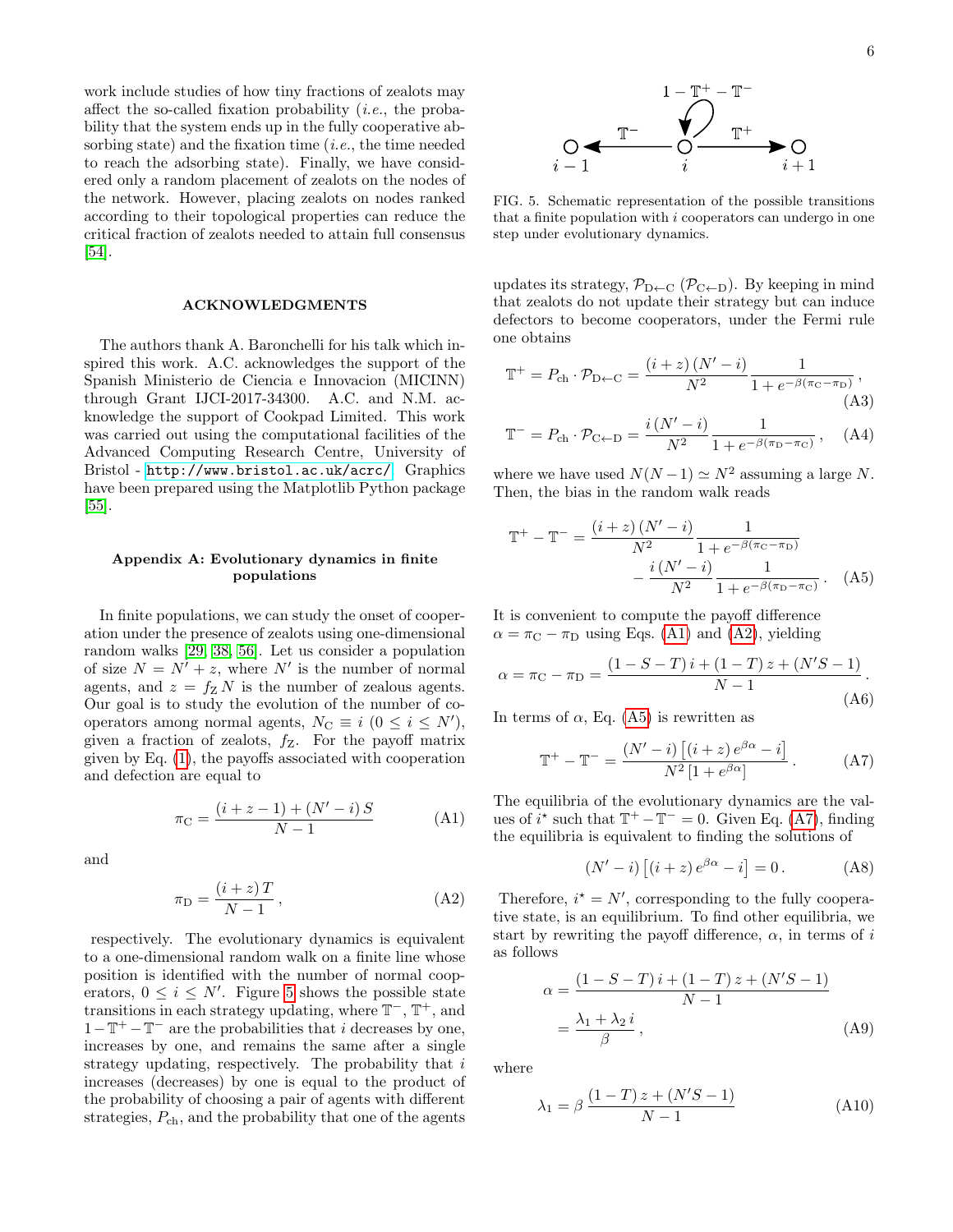<span id="page-6-5"></span><span id="page-6-4"></span>.



<span id="page-6-0"></span>FIG. 6. Random walk's bias,  $T^+ - T^-$  (Eq. [\(A7\)](#page-5-5)), as a function of the number of cooperators among normal agents, *i*. Each column accounts for a different dilemma, namely, HD (panels a, d, and g), PD (b, e, and h), and SH (c, f, and i). The hue of the solid lines corresponds to the fraction of zealots,  $f_Z$ , in the population, with the case without zealots being shown in cyan. The square at  $i = N'$  represents the fully cooperative absorbing equilibrium, and the filling color denotes whether the equilibrium is stable (black) or unstable (white). The results are for the Fermi update rule. Each row corresponds to a different value of β, namely,  $\beta = 1$  (top row),  $\beta = 10$  (middle row), and  $\beta = 100$  (bottom row). The population size is  $N = 10^5$ .

and

$$
\lambda_2 = \beta \, \frac{1 - S - T}{N - 1} \,. \tag{A11}
$$

In terms of  $\lambda_1$  and  $\lambda_2$ , we obtain

<span id="page-6-1"></span>
$$
(i+z)e^{\beta\alpha} - i = i\left(e^{\lambda_1}e^{\lambda_2 i} - 1\right) + ze^{\lambda_1}e^{\lambda_2 i} = 0. \tag{A12}
$$

Therefore,  $i^* = 0$  is solution of Eq. [\(A12\)](#page-6-1) if and only if  $z = 0$ . This means that zealots always induce some cooperation among normal agents. Furthermore, in agreement with the behavior observed in absence of zealots for SH and HD games, we expect to observe another equilibrium  $0 \lt i^* \lt N'$ . However, finding a closed-form expression for such an equilibrium  $(i.e.,$  the solution of Eq.  $(A12)$  is not easy because Eq.  $(A12)$  is a transcendental equation. After identifying all the equilibria, we examine their stability. Equilibrium  $i^* = 1$  is stable and corresponds to full cooperation. Let us analyze the stability of other equilibria by focusing on the sign of the random-walk bias given by Eq. [\(A7\)](#page-5-5). The sign exclusively depends on the numerator's sign because the denominator of Eq. [\(A7\)](#page-5-5) is always positive. Specifically, we examine whether

$$
\underbrace{(N'-i)\left[\frac{\Lambda}{(i+z)}\underbrace{e^{\beta\alpha}-i}_{\geq 0}\right]}_{\geq 0} \leq 0. \tag{A13}
$$

Let us concentrate on the case  $\Lambda > 0$ , *i.e.*,

$$
(i+z)e^{\beta\alpha} > i . \tag{A14}
$$

<span id="page-6-3"></span>By substituting Eq. [\(A9\)](#page-5-6) into Eq. [\(A14\)](#page-6-2) and taking the logarithms of both sides, one obtains

$$
\lambda_1 + \lambda_2 i > \ln\left(\frac{i}{i+z}\right),\tag{A15}
$$

By substituting Eqs. [\(A10\)](#page-5-7) and [\(A11\)](#page-6-3) into Eq. [\(A15\)](#page-6-4), one obtains

$$
\beta \frac{1-S-T}{N'+z-1} i + \beta \left[ \frac{(1-T) z + (N'S-1)}{N'+z-1} \right] > \ln \left( \frac{i}{i+z} \right) \tag{A16}
$$

Similarly,  $\Lambda < 0$  leads to

$$
\beta \frac{1-S-T}{N'+z-1} i+\beta \left[ \frac{(1-T) z + (N'S-1)}{N'+z-1} \right] < \ln \left( \frac{i}{i+z} \right) .
$$
\n(A17)

For  $i = 0$ , inequality [\(A16\)](#page-6-5) always holds true. This confirms that  $i^* = 0$  is a reflective equilibrium and that zealots always generate some cooperation.

<span id="page-6-2"></span>In Fig. [6](#page-6-0) we report  $\mathbb{T}^+ - \mathbb{T}^-$  given by Eq. [\(A7\)](#page-5-5) as a function of the number of cooperators among normal agents, i, for three values of  $\beta$ , three types of game (i.e., HD, PD, and SH), and  $N = 10^5$ . Figure [6](#page-6-0) suggests that the results are qualitatively the same as those for the infinite well-mixed populations reported in Figs. [3.](#page-2-1)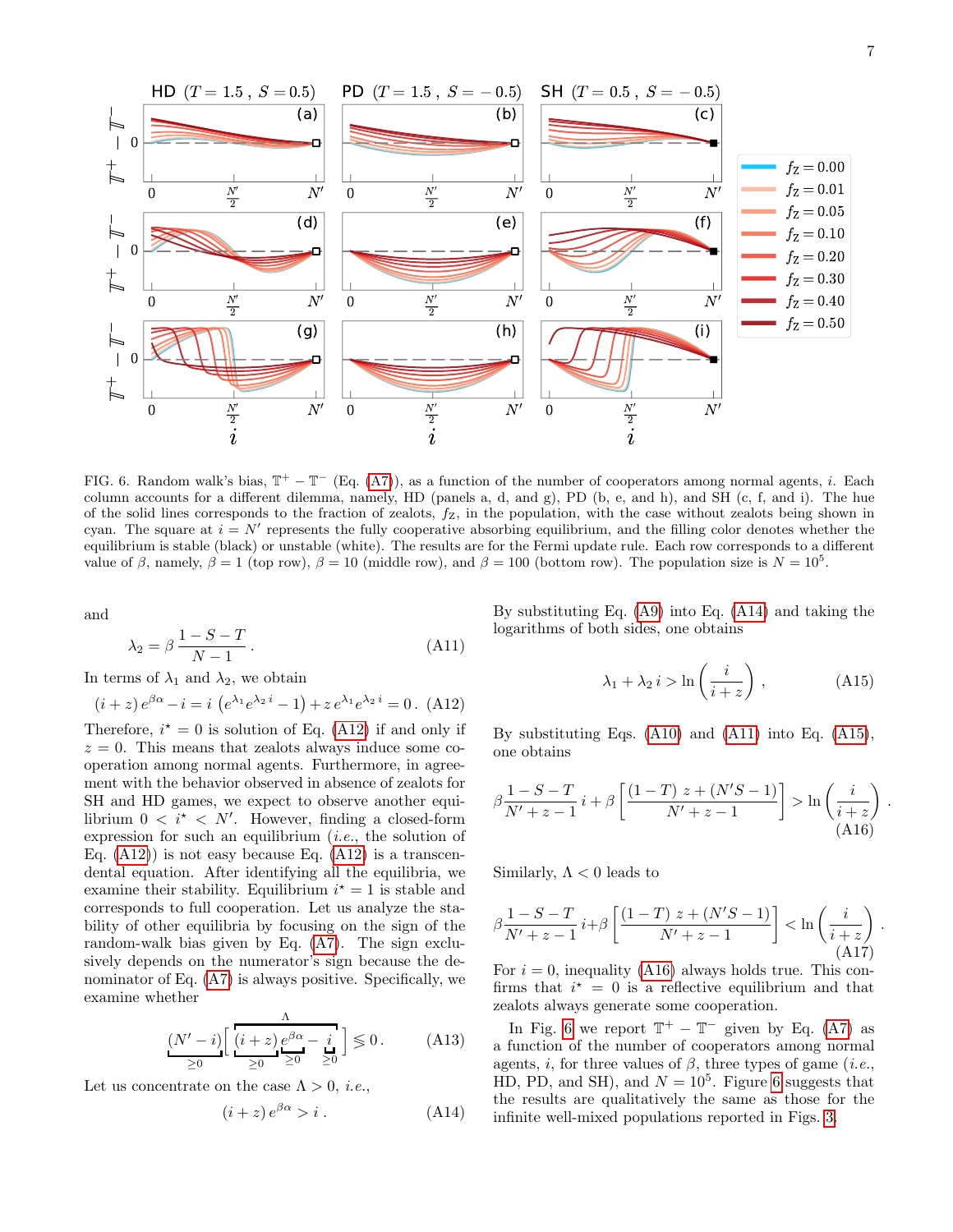# Appendix B: Evolutionary dynamics in infinite populations

In this section, we analyze infinite populations following the approach introduced in Ref. [\[27\]](#page-13-20). We study the dynamics of the fraction of cooperators among normal agents,  $f_{\rm C}$ , where the dot denotes the time derivative, as a function of  $f_C$  (*i.e.*, we plot the phase portrait [\[57\]](#page-14-13)), when we introduce a fraction,  $f_Z \geq 0$ , of cooperative zealots into the population. For strategy updating, we consider the Fermi rule [\[37\]](#page-13-29), and the replicator dynamics [\[38\]](#page-13-30).

# <span id="page-7-0"></span>1. Fermi rule

The average payoff of a cooperator,  $\pi_{\rm C}$ , and that of a defector,  $\pi_D$ , are given by

$$
\pi_{\rm C} = \frac{\left[ (f_{\rm C} + f_{\rm Z}) + (1 - f_{\rm C}) S \right]}{1 + f_{\rm Z}} \tag{B1}
$$

and

$$
\pi_{\rm D} = \frac{(f_{\rm C} + f_{\rm Z})T}{1 + f_{\rm Z}},\tag{B2}
$$

respectively. Thus

<span id="page-7-4"></span>
$$
\dot{f}_{\rm C} = \mathbb{T}^+ - \mathbb{T}^- = \mathcal{P}_{\rm D \to C} - \mathcal{P}_{\rm C \to D} , \qquad (B3)
$$

where  $\mathcal{P}_{X\to Y}$  is the joint probability that one selects a pair of agents with strategies (X, Y) uniformly at random and that the agent with strategy X adopts strategy Y under the Fermi rule. These probabilities read

$$
\mathcal{P}_{D \to C} = \frac{(f_C + f_Z)(1 - f_C)}{1 + f_Z} \frac{1}{1 + e^{-\beta \alpha}},
$$
 (B4)

$$
\mathcal{P}_{\text{C}\to\text{D}} = \frac{f_{\text{C}}\,(1 - f_{\text{C}})}{1 + f_{\text{Z}}} \,\frac{1}{1 + e^{\beta \alpha}}\,,\tag{B5}
$$

where

$$
\alpha \equiv \pi_{\rm C} - \pi_{\rm D} = \frac{1}{1 + f_{\rm Z}} \Big[ (1 - T) \left( f_{\rm C} + f_{\rm Z} \right) + (1 - f_{\rm C}) S \Big].
$$
\n(B6)

By substituting Eqs. [\(B4\)](#page-7-2) and [\(B5\)](#page-7-3) into Eq. [\(B3\)](#page-7-4), one obtains

$$
\dot{f}_{\rm C} = \frac{1 - f_{\rm C}}{(1 + f_{\rm Z}) (1 + e^{\beta \alpha})} [(f_{\rm C} + f_{\rm Z}) e^{\beta \alpha} - f_{\rm C}] \ . \quad (B7)
$$

At equilibrium,  $f_C^{\star}$  (*i.e.*,  $\dot{f}_C = 0$ ), one obtains

$$
f_{\rm C}{}^{\star} = 1
$$
 or  $f_{\rm C}{}^{\star} = \frac{f_{\rm Z} e^{\beta \alpha}}{1 - e^{\beta \alpha}}$ . (B8)

In the absence of zealots (*i.e.*,  $f_Z = 0$ ), we have two equilibria  $f_C^* = 0$  and  $f_C^* = 1$ . When  $f_Z > 0$ ,  $f_C^* =$ 1 is still an equilibrium but  $fC^* = 0$  is not, and it is replaced by a new equilibrium located at  $0 < f<sub>C</sub>^{\star} < 1$ . The behavior of  $f_{\rm C}$  against  $f_{\rm C}$  for different values of  $\beta$ and three types of dilemmas is displayed in Fig. [3.](#page-2-1)

### <span id="page-7-1"></span>2. Replicator dynamics

The replicator dynamics constitutes the infinite size counterpart of the Moran rule [\[38,](#page-13-30) [58\]](#page-14-14). Under the Moran process, we first select an agent called the child uniformly at random among the normal agents. Second, we choose an agent called the parent randomly with the probability proportional to the agent's payoff. Third, the parent's strategy replaces the child's one. To ensure that the probability of choosing a parent is well-defined, payoffs must always be positive. Since we have assumed  $S \in [-1, 1]$  for the payoff matrix  $(Eq. (1)), S$  $(Eq. (1)), S$  $(Eq. (1)), S$  may be negative. Therefore, we alter all entries of the payoff matrix by adding to them a constant  $\varepsilon > 1$  such that they are all positive. This alteration preserves the type of dilemma. Therefore, we use

$$
\mathcal{A}'' = \begin{array}{c} C & D \\ D \begin{pmatrix} R' & S' \\ T' & P' \end{pmatrix} , \end{array}
$$
 (B9)

where  $R' = 1 + \varepsilon$ ,  $S' = S + \varepsilon$ ,  $T' = T + \varepsilon$ ,  $P' = \varepsilon$ , and  $\varepsilon > 1$ . For the payoff matrix given by Eq. [\(1\)](#page-1-3), the payoff of a cooperator is

$$
\pi'_{\rm C} = \frac{(f_{\rm C} + f_{\rm Z}) R' + (1 - f_{\rm C}) S'}{1 + f_{\rm Z}} \n= \frac{(f_{\rm C} + f_{\rm Z}) R + (1 - f_{\rm C}) S}{1 + f_{\rm Z}} + \frac{(1 + f_{\rm Z}) \varepsilon}{1 + f_{\rm Z}} = \pi_{\rm C} + \varepsilon.
$$
\n(B10)

<span id="page-7-2"></span>Similarly, we get

<span id="page-7-3"></span>
$$
\pi'_{D} = \frac{(f_{C} + f_{Z})T' + (1 - f_{C})P'}{1 + f_{Z}} = \pi_{D} + \varepsilon, \quad (B11)
$$

where  $\pi_{\rm C}$  and  $\pi_{\rm D}$  are the payoffs computed using the entries of the reduced payoff matrix (Eq. [\(1\)](#page-1-3)).

One way to introduce selection pressure in the replicator dynamics is to re-formulate the payoffs as follows

<span id="page-7-8"></span><span id="page-7-7"></span><span id="page-7-6"></span><span id="page-7-5"></span>
$$
\pi'_{\mathcal{C}} = 1 - w + w \,\pi_{\mathcal{C}}\,,\tag{B12}
$$

$$
\pi'_{\mathcal{D}} = 1 - w + w \, \pi_{\mathcal{D}} \,, \tag{B13}
$$

where  $w \in [0, 1]$  determines the intensity of selection. The payoffs displayed in Eqs. [\(B10\)](#page-7-5) and [\(B11\)](#page-7-6), and those in Eqs. [\(B12\)](#page-7-7) and [\(B13\)](#page-7-8) are equivalent with the identification  $w = 1/(1 + \varepsilon)$ . Then,  $\pi'_{\rm C}$  and  $\pi'_{\rm D}$  shown in Eqs. [\(B10\)](#page-7-5) and [\(B11\)](#page-7-6) are both  $(1+\varepsilon)$  -times larger (corresponding to a change in the time scale without changing other aspects of replicator dynamics) than  $\pi'_{\mathrm{C}}$  and  $\pi'_{\mathcal{D}}$  given by Eqs. [\(B12\)](#page-7-7) and [\(B13\)](#page-7-8). Since the condition  $\varepsilon > 1$  must hold to ensure that the Moran process is well-defined, one must have  $w \in [0, 1/2]$ . Using w as a parameter to control the selection pressure and Eq. [\(1\)](#page-1-3)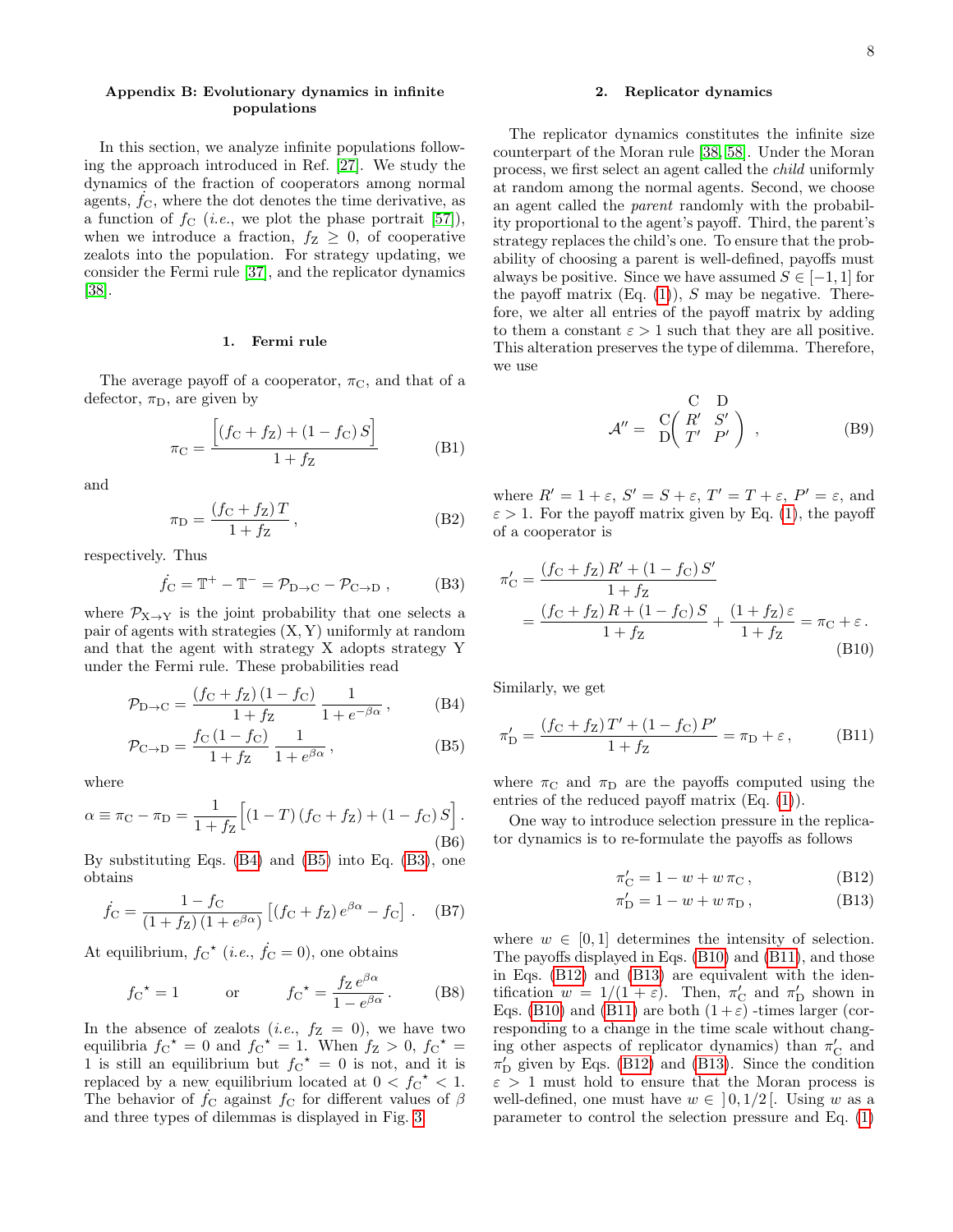as the payoff matrix, the payoffs are given by

$$
\pi_{\rm C} = 1 - w + \frac{w[(f_{\rm C} + f_{\rm Z})R + (1 - f_{\rm C})S]}{1 + f_{\rm Z}}, \quad \text{(B14)}
$$

$$
\pi_{\rm D} = 1 - w + \frac{w \left[ \left( f_{\rm C} + f_{\rm Z} \right) T + \left( 1 - f_{\rm C} \right) P \right]}{1 + f_{\rm Z}}, \quad \text{(B15)}
$$

$$
\langle \pi \rangle = (f_C + f_Z) \pi_C + (1 - f_C) \pi_D , \qquad (B16)
$$

where  $\langle \pi \rangle$  is the payoff averaged over all agents including zealots. The probability of choosing a cooperator or a defector as parent is given by

$$
\mathcal{P}_{\rm C} = \frac{(f_{\rm C} + f_{\rm Z}) \pi_{\rm C}}{\langle \pi \rangle} \tag{B17}
$$

and

$$
\mathcal{P}_{\rm D} = \frac{(1 - f_{\rm C}) \pi_{\rm D}}{\langle \pi \rangle},\tag{B18}
$$

<span id="page-8-3"></span>respectively. The replicator dynamics is driven by the difference between the rate at which defectors become cooperators,  $\mathbb{T}^+$ , and the rate at which cooperators become defectors,  $T^-$ . Thus,

<span id="page-8-0"></span>
$$
\dot{f}_{\rm C} = \mathbb{T}^+ - \mathbb{T}^- = (1 - f_{\rm C}) \mathcal{P}_{\rm C} - f_{\rm C} \mathcal{P}_{\rm D} . \qquad (B19)
$$

<span id="page-8-4"></span>The first term on the right-hand side of Eq. [\(B19\)](#page-8-0) represents the probability that a defector is chosen as child and a cooperator as parent. The second term represents the probability that a cooperator is chosen as child and a defector as parent. By substituting Eqs. [\(B17\)](#page-8-1) and [\(B18\)](#page-8-2) into Eq. [\(B19\)](#page-8-0), one obtains

<span id="page-8-5"></span><span id="page-8-1"></span>
$$
\dot{f}_{\rm C} = \frac{(1 - f_{\rm C})}{\langle \pi \rangle} \Big[ (f_{\rm C} + f_{\rm Z}) \, \pi_{\rm C} - f_{\rm C} \, \pi_{\rm D} \Big]. \tag{B20}
$$

<span id="page-8-2"></span>By substituting Eqs.  $(B14)$ – $(B16)$  into Eq.  $(B20)$ , we obtain

$$
\dot{f}_{\rm C} = \frac{(1 - f_{\rm C}) (f_{\rm C} + f_{\rm Z}) \left\{ 1 - w + \frac{w \left[ (f_{\rm C} + f_{\rm Z}) R + (1 - f_{\rm C}) S \right]}{1 + f_{\rm Z}} \right\}}{(f_{\rm C} + f_{\rm Z}) \left\{ 1 - w + \frac{w \left[ (f_{\rm C} + f_{\rm Z}) R + (1 - f_{\rm C}) S \right]}{1 + f_{\rm Z}} \right\} - f_{\rm C} \left\{ 1 - w + \frac{w \left[ (f_{\rm C} + f_{\rm Z}) T + (1 - f_{\rm C}) P \right]}{1 + f_{\rm Z}} \right\}}{f_{\rm C} (1 - f_{\rm C}) \left\{ 1 - w + \frac{w \left[ (f_{\rm C} + f_{\rm Z}) T + (1 - f_{\rm C}) P \right]}{1 + f_{\rm Z}} \right\}} - \frac{f_{\rm C} (1 - f_{\rm C}) \left\{ 1 - w + \frac{w \left[ (f_{\rm C} + f_{\rm Z}) T + (1 - f_{\rm C}) P \right]}{1 + f_{\rm Z}} \right\}}{f_{\rm C} (f_{\rm C} + f_{\rm Z}) \left\{ 1 - w + \frac{w \left[ (f_{\rm C} + f_{\rm Z}) R + (1 - f_{\rm C}) S \right]}{1 + f_{\rm Z}} \right\} - f_{\rm C} \left\{ 1 - w + \frac{w \left[ (f_{\rm C} + f_{\rm Z}) T + (1 - f_{\rm C}) P \right]}{1 + f_{\rm Z}} \right\}}. \tag{B21}
$$

<span id="page-8-6"></span> $\sqrt{2}$ 

In Fig. [7,](#page-9-0) we show  $\dot{f}_C$  versus  $f_C$  for different values of  $f_Z$ in the case of the HD, PD, and SH games for three values of selection pressure,  $w \in \{0.1, 0.3, 0.49\}$ . We observe the presence of a critical mass effect in all the dilemmas

regardless of w.

One obtains the equilibria of the dynamics given by Eq. [\(B21\)](#page-8-6) by solving

$$
(1 - f_C) \left\{ \left( f_C + f_Z \right) \left\{ 1 - w + \frac{w \left[ \left( f_C + f_Z \right) R + \left( 1 - f_C \right) S \right]}{1 + f_Z} \right\} - f_C \left\{ 1 - w + \frac{w \left[ \left( f_C + f_Z \right) T + \left( 1 - f_C \right) P \right]}{1 + f_Z} \right\} \right\} \right\} = 0. \quad (B22)
$$

The solution  $f<sub>C</sub> = 1$  corresponds to full cooperation. As expected, this equilibrium exists regardless of the value <span id="page-8-7"></span>of,  $f_Z$ , w, and the type of the game. The other solutions of Eq. [\(B22\)](#page-8-7) are the solutions of the following equation: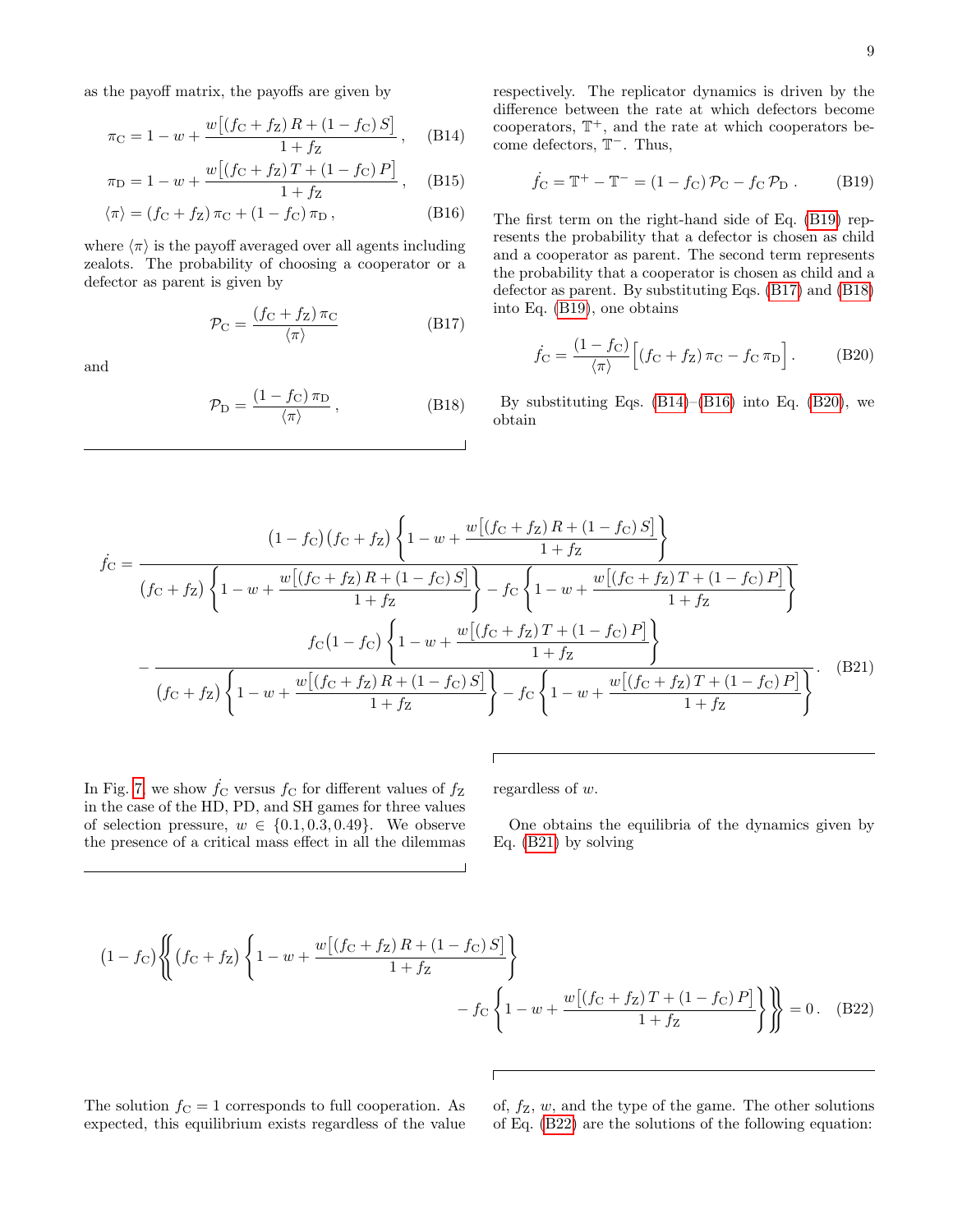

<span id="page-9-0"></span>FIG. 7. Phase portraits of the cooperators' fraction,  $f_c$ , under the replicator dynamics. Each row corresponds to a different value of selection pressure, w, namely  $w = 0.1$  (top),  $w = 0.3$  (middle), and  $w = 0.49$  (bottom). See the caption or Fig. [3](#page-2-1) for notations and legends.

<span id="page-9-1"></span>
$$
(f_C + f_Z) \left\{ 1 - w + \frac{w[(f_C + f_Z)R + (1 - f_C)S]}{1 + f_Z} \right\} - f_C \left\{ 1 - w + \frac{w[(f_C + f_Z)T + (1 - f_C)P]}{1 + f_Z} \right\} = 0. \tag{B23}
$$

Solving Eq. [\(B23\)](#page-9-1) is not straightforward. However, we can extract some useful information under specific conditions. First, we verify whether  $f_{\rm C} = 0$  is a solution of Eq. [\(B23\)](#page-9-1) or not. By setting  $f_C = 0$ , one obtains

<span id="page-9-2"></span>
$$
f_Z \left\{ 1 - w + \frac{w[f_Z R + S]}{1 + f_Z} \right\} = 0.
$$
 (B24)

Equation [\(B24\)](#page-9-2) has two solutions, *i.e.*,

$$
f_Z = 0 \tag{B25}
$$

and

$$
1 - w + \frac{w[f_Z R + S]}{1 + f_Z} = 0.
$$
 (B26)

The solution corresponding to Eq. [\(B25\)](#page-9-3) tells us that  $f<sub>C</sub> = 0$  is a solution of Eq. [\(B22\)](#page-8-7) only in the absence of zealots, which is the same as the case of the Fermi rule.

Next, Eq. [\(B26\)](#page-9-4) is equivalent to

$$
f_Z = \frac{1 + w (S - 1)}{w (1 - R) - 1}.
$$
 (B27)

The denominator is always negative. Therefore,  $f_Z \geq 0$ requires that the numerator must be nonpositive, giving

<span id="page-9-5"></span>
$$
w \le \frac{1}{1 - S} \tag{B28}
$$

Inequality [\(B28\)](#page-9-5) is always satisfied for  $S \in [-1,1]$ , which means that there exists a value  $f_Z \geq 0$  such that there exists a solution  $0 < f_C^{\star} < 1$  of Eq. [\(B22\)](#page-8-7) regardless of  $w$ .

<span id="page-9-3"></span>Let us study now the effects of selection pressure,  $w$ , on the solutions of Eq. [\(B23\)](#page-9-1). In the zero selection limit, Eq. [\(B23\)](#page-9-1) becomes

$$
f_C + f_Z = f_C \qquad \Longleftrightarrow \qquad f_Z = 0. \tag{B29}
$$

<span id="page-9-4"></span>Hence, in the zero selection limit, the only solutions to  $\dot{f}_{\rm C} = 0$  apart from  $f_{\rm C}^* = 1$  are those obtained in the absence of zealots. The strong selection limit,  $w = 1$ , returns a different scenario. By setting  $w = 1$  in Eq. [\(B23\)](#page-9-1) one obtains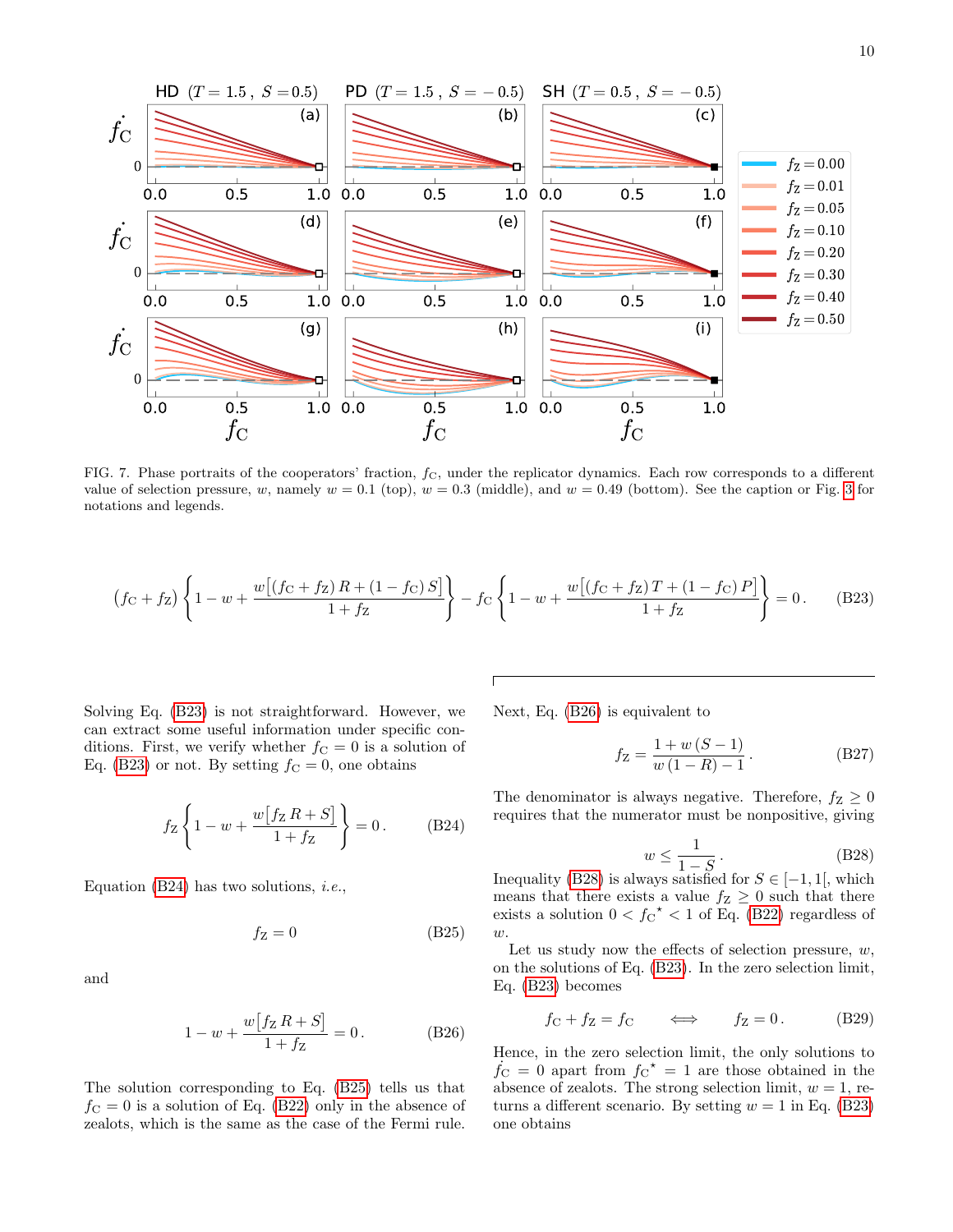11

$$
(f_C + f_Z) \frac{[(f_C + f_Z)R + (1 - f_C)S]}{1 + f_Z} = f_C \frac{[(f_C + f_Z)T + (1 - f_C)P]}{1 + f_Z},
$$
(B30)

which leads to

<span id="page-10-1"></span>
$$
\underbrace{(R - S - T + P)}_{A} f_C^2 + \underbrace{[2f_Z R + (1 - f_Z)S - f_Z T - P]}_{B} f_C + \underbrace{(f_Z^2 R + f_Z S)}_{C} = 0. \tag{B31}
$$

The solutions of Eq. [\(B31\)](#page-10-1) are  $f_C^* = \frac{-B \pm \sqrt{B^2 - 4AC}}{2A}$ . Therefore, there are at most two other solutions to Eq. [\(B22\)](#page-8-7). There is no real solution  $f_{\rm C}^{\star}$  if  $B^2 - 4AC < 0$ , which is the case if and only if  $f_Z > \tilde{f}_Z$ , if such an  $\tilde{f}_Z$  exists. The value  $f_Z$  corresponds to the critical mass of zealots needed to observe only full cooperation. The values of  $f_Z$  are displayed in Table [I.](#page-10-2)

|                | н             | PD            | <b>SH</b>     |
|----------------|---------------|---------------|---------------|
| $\,$           | 1.0           |               |               |
|                | $0.0\,$       |               |               |
| $\overline{T}$ | $\frac{3}{2}$ | $\frac{3}{2}$ | $\frac{1}{2}$ |
| $\overline{S}$ | $\frac{1}{2}$ | $\frac{1}{2}$ | $\frac{1}{2}$ |
| $\epsilon$     | 1.0408        |               |               |
| ΙZ             | N/A           | 0.5           | 0.06          |

<span id="page-10-2"></span>TABLE I. Minimum fraction of zealots,  $\tilde{f}_Z$ , required to observe exclusively the full cooperative equilibrium (*i.e.*,  $f_c = 1$ ) for a replicator dynamics in the strong selection limit  $(i.e.,$  $w = 0.49$ .

# Appendix C: Numerical results in mean-field populations

### 1. Simulation setup

We provide here some details about the numerical implementation of our agent-based simulations. Given a population of  $N$  agents, we initialize the agents' strategies such that we have a fraction  $f_Z$  of zealots. Then, we start the evolutionary dynamics where, at each time step, we first perform a uniform random sampling of  $N_g = 5N$ pairs of agents and let them play and accumulate payoff according to Eq. [\(1\)](#page-1-3). In this way, each agent has played ten times on average. Setting  $N_g = 5N$  yields a good trade-off between having a sufficiently many games per round played per agent, and keeping the overall computation time reasonably short. After agents accumulate their payoff, they update their strategies, payoffs are reset to zero, and we measure the fraction of cooperators

among normal agents,  $f_{\rm C}$ , and begin a new round. We let the dynamics to evolve for a transient of  $t_{tr}$  time steps during which we only store the value of  $f_{\rm C}$ . Then, for  $t > t_{tr}$  we evaluate the average, and standard deviation, of  $f_{\rm C}$  over a moving window of length  $t_{\rm tr}$ . For PD and SH games we expect that the dynamics ends in one of its two adsorbing states:  $f_C = 1$  and  $f_C = 0$ , respectively. However, to expedite the computation, instead of waiting until the system reaches the adsorbing state, we let the evolution stop once  $\langle f_C \rangle > 0.95$  (or  $\langle f_C \rangle < 0.05$ ) and  $\sigma_{f_C}$  < 0.01 because we assume that the system is then in a metastable state, and that it will reach the adsorbing state for sure. In the case of the HD game, we know that the stationary state is  $0 < f<sub>C</sub> < 1$  and that it takes a lot of time to reach the stationariety. In such case (or if the dynamics does not end up in any of the aforementioned conditions), the dynamics stops after  $t_{\text{max}} = 5 \cdot 10^5$  steps. Then, we compute  $\langle f_C \rangle$  over the last  $t_{\text{tr}}$  steps and use such value as the "final" value of cooperation. We remark that the aforementioned approach corresponds to computing the intermediate equilibrium point of the mean-field dynamics.

#### <span id="page-10-0"></span>2. Exploration of the  $(T, S)$  space

In the main text, we focused on typical  $(T, S)$  values. To examine the generality of our results in terms of T and S, we numerically explore the  $(T, S)$  space in this section. We set  $N = 1000$  and  $\beta = 10$ . In Fig. [8](#page-11-0) we show the average fraction of cooperation among normal agents,  $\langle f_C \rangle$ , as we vary T, S, and the fraction of zealots,  $f_Z$  for the Fermi update rule. The figure indicates that, for the SH game, the transition from the equilibrium with little cooperation to that with full cooperation occurs suddenly as one increases  $f_Z$ . Note that this is the case for the entire parameter  $(T, S)$  region corresponding to the SH game (*i.e.*,  $T < 1$  and  $S < 0$ ). In contrast, for the HD game, the effect of  $f_Z$  is only little and gradual in the entire parameter region (*i.e.*,  $T > 1$  and  $S > 0$ ). The results for the PD game (*i.e.*,  $T > 1$  and  $S < 0$ ) are mixed. In Fig. [9,](#page-11-1) we display the time needed for the simulation to converge to the stationary state,  $\langle t^* \rangle$ , and its standard deviation,  $\sigma_{t^*}$ .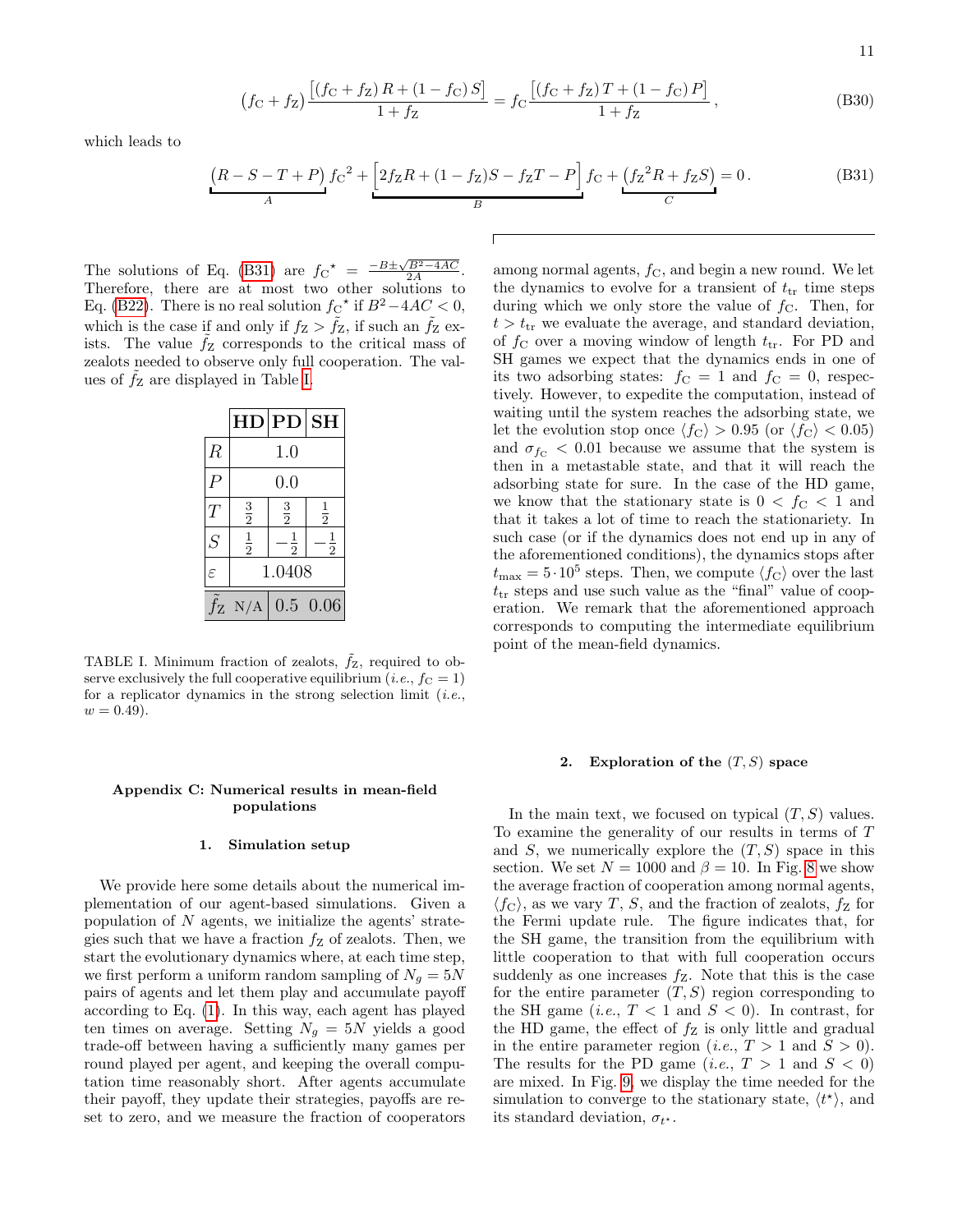

<span id="page-11-0"></span>FIG. 8. Average fraction of cooperation among normal agents,  $\langle f_C \rangle$ , for the considered  $(T, S)$  parameter region using the Fermi update rule with  $\beta = 10$ . Each panel corresponds to a different value of  $f_Z$ . Results are averaged over  $N_{\text{rep}} = 50$  realizations over a population of  $N = 1000$  agents.



<span id="page-11-1"></span>FIG. 9. (top) Average time needed to reach the stationary state,  $\langle t^* \rangle$ , and (bottom) its standard deviation,  $\sigma_{t^*}$ , in the  $(T, S)$ parameter space used in Fig. [8](#page-11-0) using the Fermi update rule with  $\beta = 10$ . Each panel corresponds to a different value of fz. Results are averaged over  $N_{\text{rep}} = 50$  realizations over a population of  $N = 1000$  agents.

#### <span id="page-11-2"></span>Appendix D: Numerical results for networks

We have also tested the effect of zealotry on networks for various values of  $T$  and  $S$ . The degree distribution is a delta function for REG networks, a Poisson distribution for ER networks, and a power law for BA networks [\[44\]](#page-14-0). Moreover, to exclude any other effect than those associated with degree heterogeneity, we fix the number of nodes,  $N = 1000$ , and the average degree,  $\langle k \rangle = 6$ , to be the same for the three types of networks. It is worth noting that degree heterogeneity may boost cooperation [\[34,](#page-13-34) [35\]](#page-13-27), or decrease it when a cost is associated with each interaction [\[59\]](#page-14-15). For this reason, we consider two scenarios: one in which we divide the payoff accumulated by each agent by its degree  $(i.e.,$  number of connections) to suppress the effect of degree heterogeneity, and another in which we do not carry out the division. The former approach is known as average payoff scheme [\[60\]](#page-14-16), while the other is usually called additive payoff scheme [\[35\]](#page-13-27).

Figure [10](#page-12-0) shows the fraction of cooperators for the different networks under the additive payoff scheme. A tiny fraction of zealots is enough to spur almost complete cooperation in the HD game when played on a BA net-

work. However, in agreement with the results for the well-mixed populations, an excessive fraction of zealots decreases the fraction of normal cooperators, making defection more appealing as shown by the re-emergence of defection in the upper right corner of the  $(T, S)$  space. Moreover, BA networks considerably increase the cooperation in the PD game, albeit such phenomenon occurs only when  $f_Z > 0.25$ . The SH game, instead, does not display any remarkable difference with the phenomenology observed in well-mixed populations.

In contrast to the case of additive payoff scheme, under the average payoff scheme the amount of cooperation over the  $(T, S)$  space does not remarkably depend on the network structure. Figure [11](#page-12-1) shows the average fraction of cooperators,  $\langle f_C \rangle$ , for different values of T and S, different network structures, and the average payoff scheme. As expected, the pattern of cooperation is roughly independent of the network structure, although ER and BA networks slightly promote cooperation compared to the well-mixed populations in an extensive part of the  $(T, S)$ space corresponding to the PD game for  $f_Z \geq 0.25$ .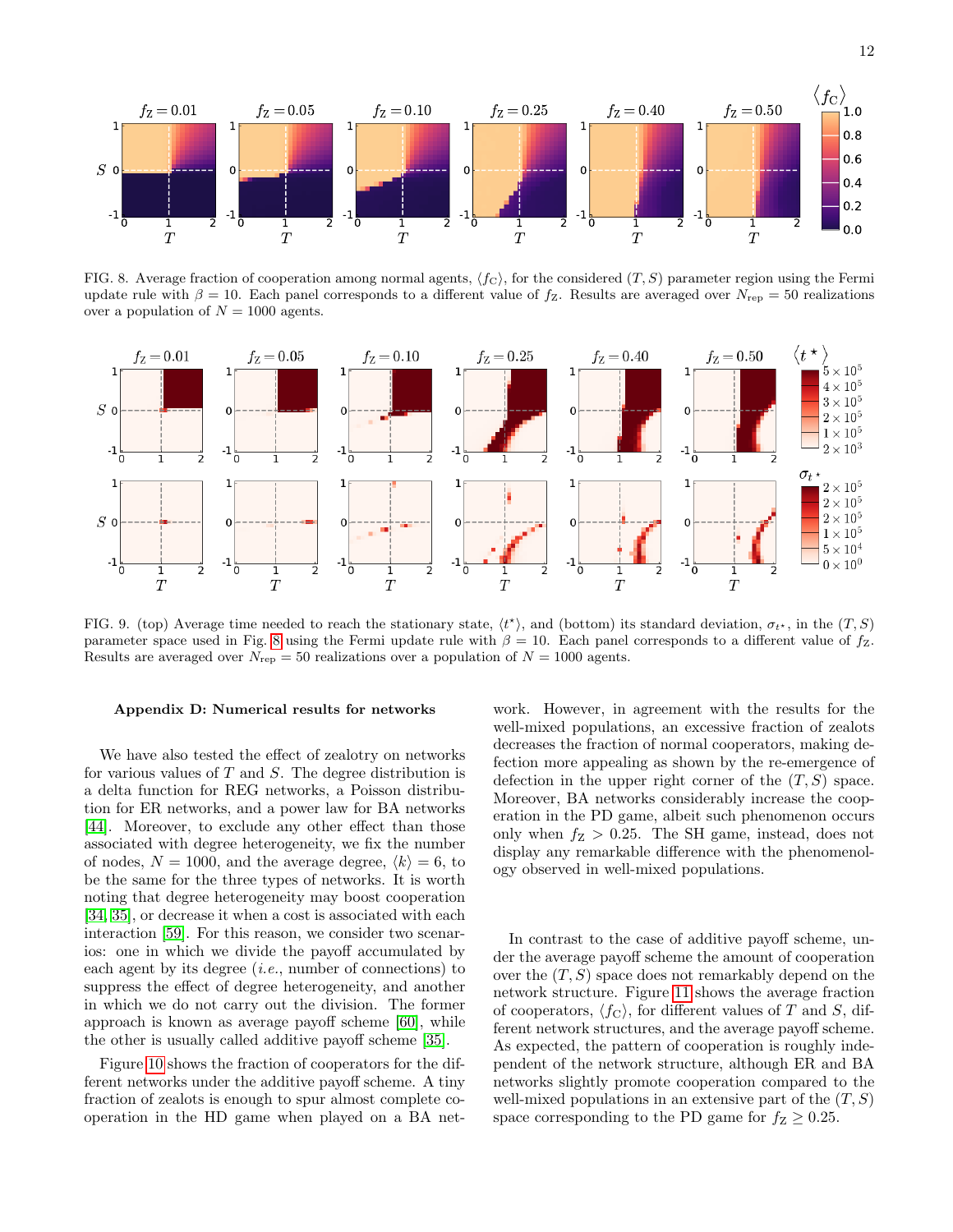

<span id="page-12-0"></span>FIG. 10. Average fraction of cooperators among normal agents,  $\langle f_C \rangle$ , in the  $(T, S)$  space for different networks in the additive payoff scheme. The first, second, and third rows correspond to random regular lattice (REG), Erdős-Renyí (ER) networks, and Bárabasi-Albert (BA) networks, respectively. Each column accounts for a different fraction of zealots,  $f_Z$ . We set  $N = 1000$ nodes and  $\langle k \rangle = 6$ . We use the Fermi update rule with  $\beta = 10$ . Results are averaged over  $N_{\rm rep} = 50$  different realizations.



<span id="page-12-1"></span>FIG. 11. Fraction of cooperators among normal agents,  $\langle f_C \rangle$ , for networks in the  $(T, S)$  space for the average payoff scheme. The first, second, and third rows correspond to random regular lattice (REG), Erdős-Renyí (ER) networks, and Bárabasi-Albert (BA) networks, respectively. Each column accounts for a different fraction of zealots,  $f_Z$ . Each network has  $N = 1000$  nodes and  $\langle k \rangle = 6$ . We use the Fermi update rule with  $\beta = 10$ . Results are averaged over N<sub>rep</sub> = 50 different realizations.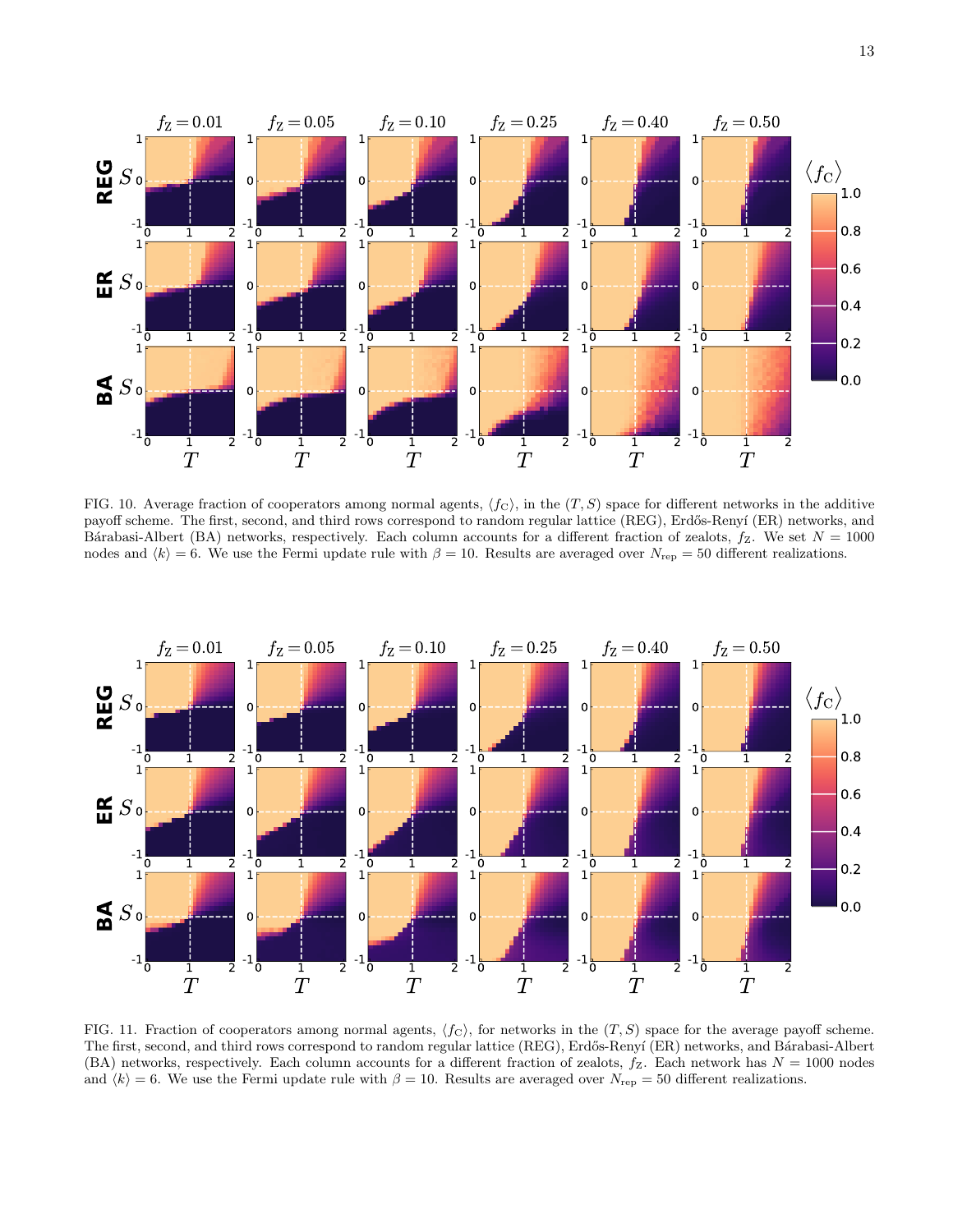- <span id="page-13-0"></span>[1] J.-P. Eckmann, and D. Ruelle, Ergodic theory of chaos and strange attractors. Rev. Mod. Phys. 57, 617–656 (1985).
- [2] S. V. Buldyrev, R. Parshani, G. Paul, H. E. Stanley, and S. Havlin, Catastrophic cascade of failures in interdependent networks. Nature, 464, 1025–1028 (2010).
- [3] J. P. Gleeson, K. P. O'Sullivan, R. Álvarez Baños, and Y. Moreno, Effects of network structure, competition and memory time on social spreading phenomena. Phys. Rev. X, 6, 021019 (2016).
- [4] G. M. Pound, and V. K. La Mer. Kinetics of crystalline nucleus formation in supercooled liquid  $\text{Tim}^{1,2}$ . J. Am. Chem. Soc., 74 (9), 2323–2332 (1952).
- [5] D. Achlioptas, R. M. D'Souza, and J. Spencer. Explosive percolation in random networks. Science, 323, 1453–1455 (2009).
- <span id="page-13-1"></span>[6] R. M. D'Souza, J. Gómez-Gardeñes, J. Nagler, and A. Arenas. Explosive phenomena in complex networks. Adv. Phys., 68, 123–223 (2019).
- <span id="page-13-2"></span>[7] H. Kori, and A. S. Mikhailov, Entrainment of randomly coupled oscillator networks by a pacemaker. Phys. Rev. Lett., 93, 254101 (2004).
- <span id="page-13-3"></span>[8] F. Brocard, N. A. Shevtsova, M. Bouhadfane, S. Tazerart, U. Heinemann, I. A. Rybak, and L. Vinay, Activitydependent changes in extracellular Ca2+ and K+ reveal pacemakers in the spinal locomotor-related network. Neuron 77, 1047–1054 (2013).
- <span id="page-13-4"></span>[9] D. Yllanes, M. Leoni, and M. C. Marchetti, How many dissenters does it take to disorder a flock? New J. Phys., 19, 103026 (2017).
- <span id="page-13-5"></span>[10] J. S. Juul and M. A. Porter, Hipsters on networks: How a minority group of individuals can lead to an antiestablishment majority. Phys. Rev. E, 99, 022313 (2019).
- <span id="page-13-6"></span>[11] H. P. Young, The evolution of conventions. Econometrica, 61, 57–84 (1993).
- <span id="page-13-7"></span>[12] A. Baronchelli, The emergence of consensus: A primer. Roy. Soc. Open Sci., 5, 172189 (2018).
- <span id="page-13-8"></span>[13] S. Galam and F. Jacobs, The role of inflexible minorities in the breaking of democratic opinion dynamics. Physica A 381 366–376 (2007).
- <span id="page-13-9"></span>[14] T. B. Tyson, Robert F. Williams, "Black Power," and the roots of the african american freedom struggle. J. Am. Hist., 85, 540–570 (1998).
- <span id="page-13-10"></span>[15] K.-D. Opp and C. Gern. Dissident groups, personal networks, and spontaneous cooperation: the east german revolution of 1989. Am. Sociol. Rev. 58, 659–680 (1993).
- <span id="page-13-11"></span>[16] R. Moss Kanter, Some effects of proportions on group life: skewed sex ratios and responses to token women. Am. Jour. Sociol. 82, 965–990 (1977).
- <span id="page-13-12"></span>[17] D. Rochmyaningsih, Indonesian fatwa causes immunization rates to drop. Science, 362, 628–629 (2018).
- <span id="page-13-13"></span>[18] I. D. Couzin, C. C. Ioannou, G. Demirel, T. Gross, C. J. Torney, A. Hartnett, L. Conradt, S. A. Levin, and N. E. Leonard, Uninformed individuals promote democratic consensus in animal groups. Science, 334, 1578– 1580 (2011).
- <span id="page-13-36"></span>[19] O. Feinerman, I. Pinkoviezky, A. Gelblum, E. Fonio, and N. S. Gov, The physics of cooperative transport in groups of ants. Nat. Phys., 14, 683 (2018).
- <span id="page-13-14"></span>[20] J. R. G. Dyer, C. C. Ioannou, L. J. Morrell, D. P. Croft, I. D. Couzin, D. A. Waters, and J. Krause. Consensus

decision making in human crowds, Anim. Behav., 75, 461–470 (2008).

- <span id="page-13-15"></span>[21] M. Mobilia, Does a single zealot affect an infinite group of voters? Phys. Rev. Lett. 91, 028701 (2003).
- <span id="page-13-16"></span>[22] J. Xie, S. Sreenivasan, G. Korniss, W. Zhang, C. Lim, and B. K. Szymanski, Social consensus through the influence of committed minorities. Phys. Rev. E, 84, 011130 (2011).
- [23] D. Mistry, Q. Zhang, N. Perra, and A. Baronchelli, Committed activists and the reshaping of status-quo social consensus. Phys. Rev. E 92, 042805 (2015).
- <span id="page-13-17"></span>[24] A. Waagen, G. Verma, K. Chan, A. Swami, and R. D'Souza, Effect of zealotry in high-dimensional opinion dynamics models. Phys. Rev. E, 91, 022811 (2015).
- <span id="page-13-18"></span>[25] N. Rodriguez, J. Bollen, and Y.-Y. Ahn, Collective dynamics of belief evolution under cognitive coherence and social conformity. PLoS ONE 11, e0165910 (2016).
- <span id="page-13-19"></span>[26] M. Turalska, B. J. West, and P. Grigolini, Role of committed minorities in times of crisis. Sci. Rep., 3, 1371 (2013).
- <span id="page-13-20"></span>[27] N. Masuda, Evolution of cooperation driven by zealots. Sci. Rep., 2, 646 (2012).
- <span id="page-13-25"></span>[28] M. Mobilia, Stochastic dynamics of the prisoner's dilemma with cooperation facilitators. Phys. Rev. E, 86, 011134 (2012).
- <span id="page-13-21"></span>[29] Y. Nakajima and N. Masuda, Evolutionary dynamics in finite populations with zealots. J. Math. Biol., 70, 465– 484 (2015).
- <span id="page-13-22"></span>[30] P. Jensen, T. Matreux, J. Cambe, H. Larralde, and E. Bertin, Giant catalytic effect of altruists in Schelling's segregation model. Phys. Rev. Lett. 120, 208301 (2018).
- <span id="page-13-23"></span>[31] M. Mobilia, A. Petersen, and S. Redner, On the role of zealotry in the voter model. Jour. Stat. Mech.: Theo. & Exper., 2007, P08029 (2007).
- <span id="page-13-24"></span>[32] D. Centola, J. Becker, D. Brackbill, and A. Baronchelli, Experimental evidence for tipping points in social convention. Science, 360, 1116–1119 (2018).
- <span id="page-13-26"></span>[33] H. Gintis, Game Theory Evolving: A Problem-Centered Introduction to Modeling Strategic Interaction (2nd ed.) (Princeton University Press, Princeton, 2009).
- <span id="page-13-34"></span>[34] F. Santos, J. Pacheco, and T. Lenaerts, Evolutionary dynamics of social dilemmas in structured heterogeneous populations. Proc. Nat. Acad. Sci. USA, 103, 3490–3494 (2006).
- <span id="page-13-27"></span>[35] F. Santos, and J. Pacheco, Scale-free networks provide a unifying framework for the emergence of cooperation. Phys. Rev. Lett., 95, 098104 (2005).
- <span id="page-13-28"></span>[36] L. E. Blume, The statistical mechanics of strategic interaction. Games Econ. Behav., 5, 387–424 (1993).
- <span id="page-13-29"></span>[37] G. Szabó, and C. Tőke, Evolutionary prisoner's dilemma game on a square lattice. Phys. Rev. E, 58, 69–73 (1998).
- <span id="page-13-30"></span>[38] M. A. Nowak, Evolutionary Dynamics – Exploring the Equations of Life. (Belknap Press, Cambdrige, 2006).
- <span id="page-13-31"></span>[39] R. Matsuzawa, J. Tanimoto, and E. Fukuda, Spatial prisoner's dilemma games with zealous cooperators. Phys. Rev. E, 94, 022114 (2016).
- <span id="page-13-32"></span>[40] M. A. Nowak, Five rules for the evolution of cooperation. Science, **314**, 1560–1563 (2006).
- <span id="page-13-33"></span>[41] G. Szabó and G. Fáth, Evolutionary games on graphs. Phys. Rep., 446, 97–216 (2007).
- <span id="page-13-35"></span>[42] P. Erdős and A. Rényi, On random graphs. Publicationes